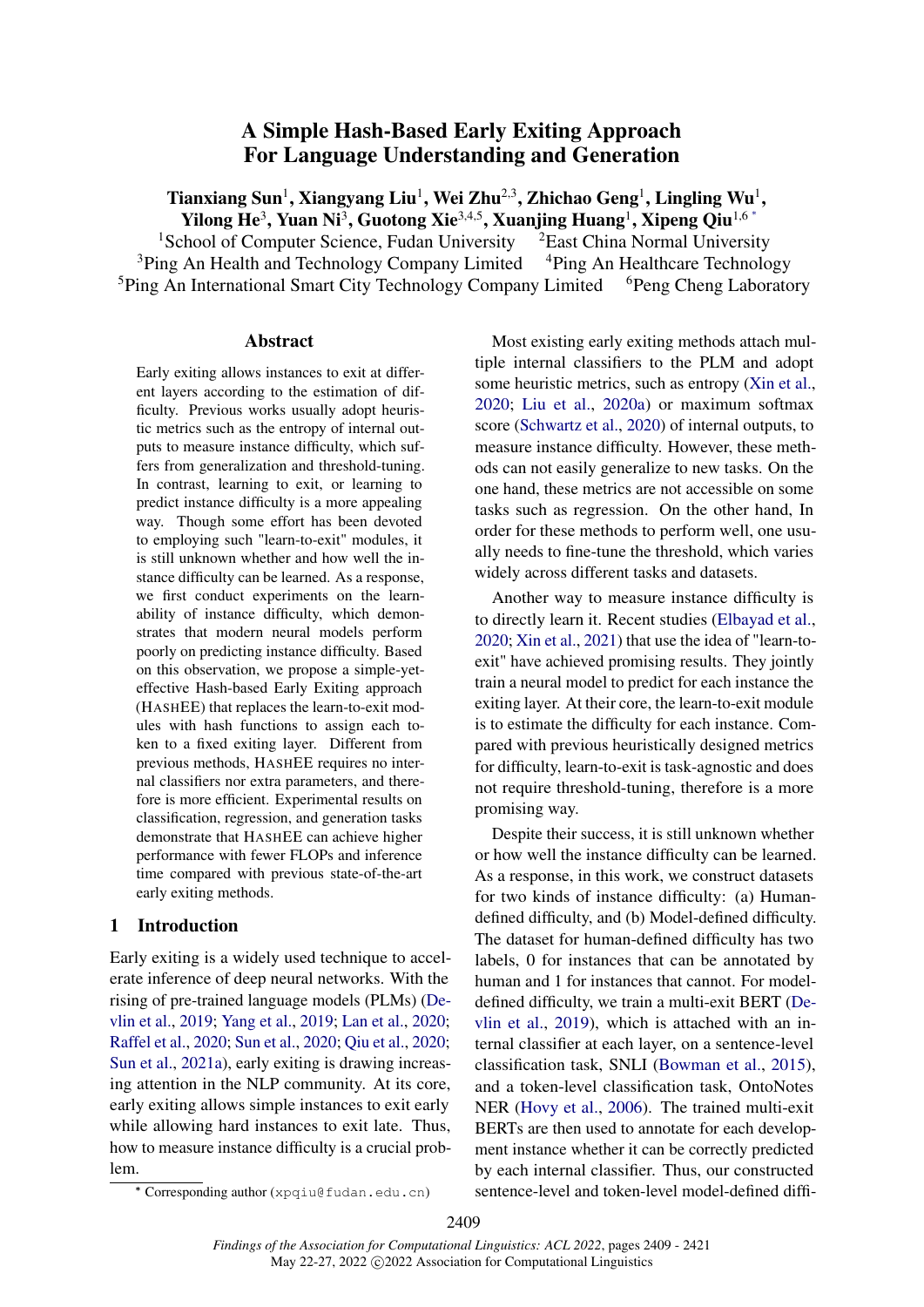culty datasets are multi-label classification datasets. Experimental results demonstrate that, modern neural networks perform poorly on predicting instance difficulty. This observation is consistent with previous work [\(Laverghetta et al.,](#page-9-2) [2020\)](#page-9-2) on estimating instance difficulty for curriculum learning.

Given that instance difficulty is hard to be predicted, then what works in the learn-to-exit modules? We hypothesis that the consistency between training and inference may play an important role. That is, for a training instance  $x_i$  that is predicted to exit at layer l, an inference instance  $x_i$  that is similar with  $x_i$  should be predicted to exit at layer l, too. Since neural networks are usually smooth functions [\(Ziegel,](#page-11-1) [2003\)](#page-11-1), this consistency can be easily satisfied by neural learn-to-exit modules. If this hypothesis holds, we can replace the learn-to-exit module with a simple hash function. In particular, we use hash functions to assign each token to a fixed exiting layer. This hash-based early exiting method is named HASHEE.

Compared with previous methods that use heuristic metrics for difficulty or jointly learn to exit, HASHEE offers several advantages: (a) HASHEE requires no internal classifiers nor extra parameters, which are necessary in previous work. (b) HASHEE can perform token-level early exiting without supervision, therefore can be widely used on various tasks including language understanding and generation. (c) The speed-up ratio can be easily tuned by modifying the hash function. (d) HASHEE can significantly accelerate model inference on a per-batch basis instead of per-instance basis as in previous work [\(Xin et al.,](#page-10-4) [2020;](#page-10-4) [Liu](#page-9-1) [et al.,](#page-9-1) [2020a;](#page-9-1) [Zhou et al.,](#page-11-2) [2020\)](#page-11-2).

We conduct experiments on classification, regression, and generation tasks. Experimental results on ELUE [\(Liu et al.,](#page-9-3) [2021a\)](#page-9-3) demonstrate that HASHEE, despite its simplicity, can achieve higher performance with fewer FLOPs and inference time than previous state-of-the-art methods on various tasks. Besides, our experiments on several text summarization datasets show that HASHEE can reduce ∼50% FLOPs of BART [\(Lewis et al.,](#page-9-4) [2020\)](#page-9-4) and CPT [\(Shao et al.,](#page-10-7) [2021\)](#page-10-7) while maintaining 97% ROUGE-[1](#page-1-0) score. $1$ 

<span id="page-1-1"></span>

Figure 1: Training a BERT model to predict humandefined difficulty.

### 2 Can Instance Difficulty Be Learned?

In this section, we examine whether or to what extent instance difficulty can be learned. In particular, we manage to evaluate how well a neural network that trained on some data with difficulty annotation can generalize to unseen data. Here we consider two kinds of difficulty: human-defined difficulty and model-defined difficulty.

#### 2.1 Human-defined Difficulty

Dataset Construction Human-defined difficulty of an instance measures how difficult for human to judge its label. To construct such a dataset, we use the SNLI dataset [\(Bowman et al.,](#page-8-2) [2015\)](#page-8-2), which is a collection of 570k human-written English sentence pairs that are manually labeled with the inference relation between the two sentences: entailment, contradiction, or neutral. The labels in SNLI are determined by the majority of the crowd-sourced annotators. If there is no majority for an instance, its label would be "Unknown". We collect 1,119 unknown instances from SNLI dataset as our difficult instances, and collect 1,119 labeled instances from the instances of three classes (i.e., entailment, contradiction, and neutral) in equal proportion as our simple instances, obtaining a balanced binary classification (difficult or simple) dataset with 2,238 instances. We randomly sample 1,238 instances with balanced labels as training set and use the remaining 1,000 instances as test set.

Learning Human-defined Difficulty We then train a BERT model [\(Devlin et al.,](#page-8-0) [2019\)](#page-8-0) with a linear classifier on the top on our constructed training set, and evaluate on the test set to see if it can predict whether an unseen instance is simple or difficult. As shown in Figure [1,](#page-1-1) the BERT model that fits well on the training set can only achieve  $~\sim$ 60% accuracy on the test set, demonstrating that neural models (even BERT) can not easily learn to

<span id="page-1-0"></span><sup>&</sup>lt;sup>1</sup>Code is publicly available at [https://github.com/](https://github.com/txsun1997/HashEE) [txsun1997/HashEE](https://github.com/txsun1997/HashEE).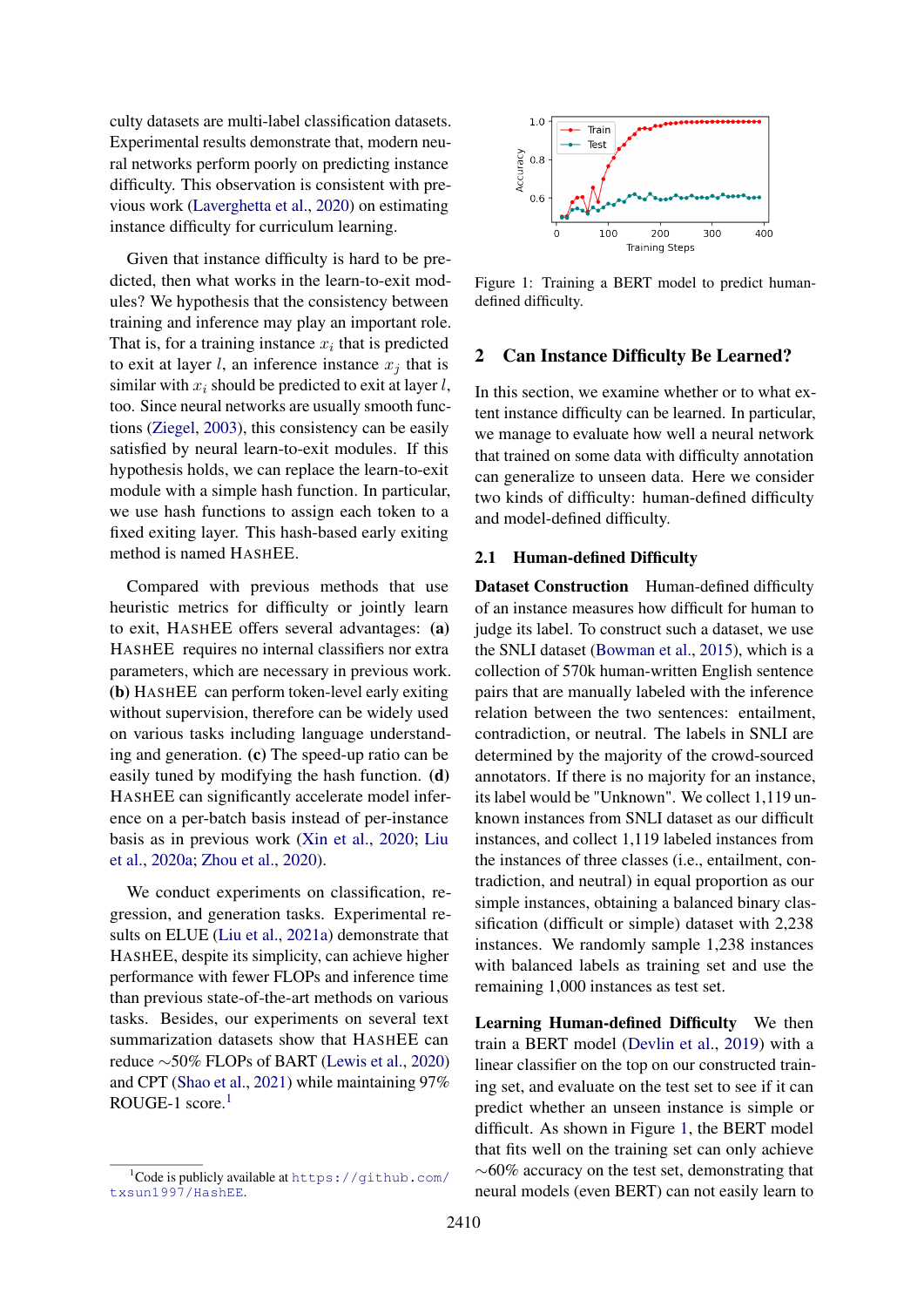<span id="page-2-0"></span>

Figure 2: The best accuracy achieved by different models on our constructed datasets for model-defined difficulty. The trained neural networks perform on par with the simple majority model.

estimate human-defined difficulty.

#### 2.2 Model-defined Difficulty

However, model can have a different view of instance difficulty from human. For example, an instance can be defined as a difficult one if it can not be correctly predicted by a well-trained model. Thus, we also construct datasets to characterize model-defined difficulty for each instance, which is more realistic in the context of early exiting. In particular, we construct two datasets labeled with model-defined difficulty at sentence-level and token-level, respectively.

Sentence-level Difficulty Estimating modeldefined difficulty of a sentence (or sentence pairs) is helpful to language understanding tasks such as text classification and natural language inference [\(Xin et al.,](#page-10-6) [2021\)](#page-10-6). To obtain the sentencelevel difficulty, we train a multi-exit BERT that is attached with an internal classifier at each layer on SNLI training set. Once the multi-exit BERT is trained, it can serve as an annotator to label each instance in the SNLI development set whether it can be correctly predicted by each internal classifier. In our experiments, we use  $BERT_{BASE}$ that has 12 layers, and therefore for each instance in the SNLI development set we have 12 labels, each takes values of 0 or 1 to indicate whether or not the corresponding internal classifier correctly predict its label. By this, we label the 9,842 SNLI development instances to construct a multi-label classification dataset, from which we randomly sample 8,000 instances as training set and use the remaining 1,842 instances as test set.

Token-level Difficulty We also construct a dataset for estimating model-defined difficulty of each token, which can be used in language generation tasks [\(Elbayad et al.,](#page-8-1) [2020\)](#page-8-1) and sequence

<span id="page-2-1"></span>

| Model                         | <b>Precision</b> | Recall | <b>F1 Score</b> |  |  |  |
|-------------------------------|------------------|--------|-----------------|--|--|--|
| Sentence-Level Difficulty     |                  |        |                 |  |  |  |
| Majority                      | 60.5             | 36.7   | 45.7            |  |  |  |
| Linear-M                      | 54.8             | 42.1   | 47.6            |  |  |  |
| Linear-B                      | 52.9             | 45.3   | 48.8            |  |  |  |
| <b>BiLSTM</b>                 | 54.5             | 45.2   | 49.4            |  |  |  |
| <b>BERT</b>                   | 61.1             | 49.9   | 54.9            |  |  |  |
| <b>Token-Level Difficulty</b> |                  |        |                 |  |  |  |
| Majority <sup>®</sup>         |                  |        |                 |  |  |  |
| Linear-B                      | 56.6             | 38.7   | 46.0            |  |  |  |
| <b>BiLSTM</b>                 | 46.8             | 39.9   | 43.0            |  |  |  |
| <b>BERT</b>                   | 65.6             | 44.6   | 53.1            |  |  |  |

Table 1: Experimental results on our constructed model-defined difficulty datasets. We report microaveraged precision, recall and F1 score over the negative label. \*: The majority model for the token-level task would always predict positive class for all the labels, and therefore the F1 score is not applicable.

labeling tasks [\(Li et al.,](#page-9-5) [2021b\)](#page-9-5). Similarly, we train a multi-exit BERT on OntoNotes NER [\(Hovy et al.,](#page-8-3) [2006\)](#page-8-3) training set, and use it to annotate each token in the OntoNotes development instances whether it can be correctly predicted by each internal classifier. By this, we obtain a token-level multi-label classification dataset consisting of 13,900 instances, from which we randomly sample 10,000 instances to construct a training set and use the remaining 3,900 instances as test set.

Learning Model-defined Difficulty For each constructed model-defined difficulty dataset, we evaluate several models: (1) Majority model always predicts the majority class for each label, with class priors learned from the training data. (2) Linear-M is a multi-classification linear layer that takes as input the average pooled word embeddings and outputs the exiting layer. This model corresponds to the multinomial variants of [Elbayad](#page-8-1) [et al.](#page-8-1) [\(2020\)](#page-8-1). Since the inputs of Linear-M is noncontextualized, we did not apply it to estimate token-level difficulty. (3) Linear-B is a binary classification linear layer that takes as input the hidden states at each BERT layer and outputs whether or not the instance (or token) is correctly predicted. This model corresponds to the geometric variants of [Elbayad et al.](#page-8-1) [\(2020\)](#page-8-1) and the learn-to-exit module in BERxiT [\(Xin et al.,](#page-10-6) [2021\)](#page-10-6). (4) We also train and evaluate a bidirectional LSTM model [\(Hochre](#page-8-4)[iter and Schmidhuber,](#page-8-4) [1997\)](#page-8-4) with one layer and hidden size of 256. It takes as input the instance and outputs the exiting layer. (5) BERT model [\(De-](#page-8-0)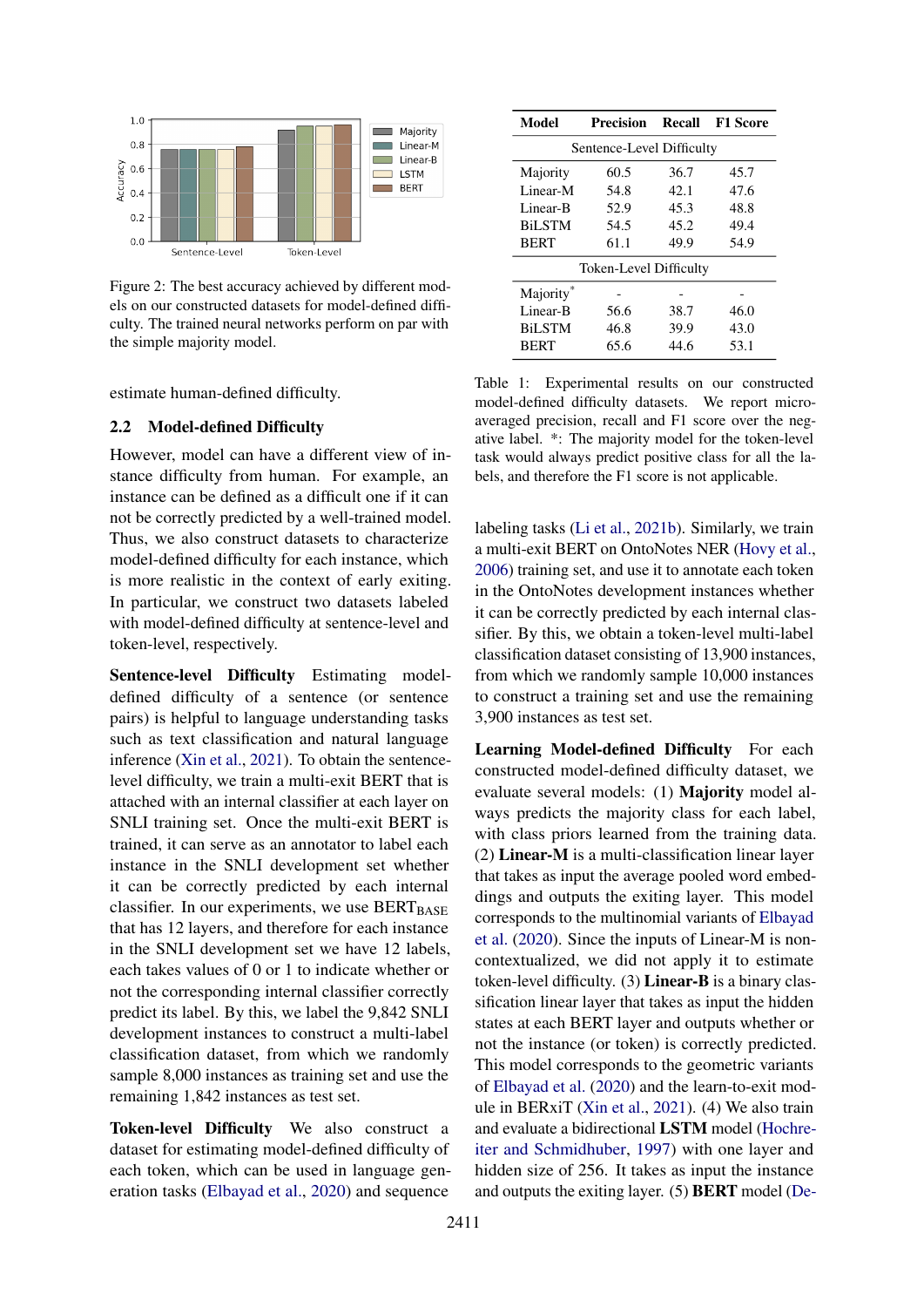[vlin et al.,](#page-8-0) [2019\)](#page-8-0) is also considered for this task. For these models, except for Linear-B, we use the binary cross entropy loss to handle the multi-label classification. Since most development instances are correctly predicted, our constructed datasets are label-imbalanced. To alleviate this issue, we adopt over-sampling for classes with fewer instances.

Our experimental results are shown in Figure [2,](#page-2-0) from which we find that: (1) For the task of estimating sentence-level difficulty, the shallow neural models perform as well as simple majority model. Only the BERT model can slightly outperform the majority model. (2) For token-level difficulty, these neural models perform slightly better than the majority model. The insignificant improvement over the majority model demonstrate that, the performance of the neural models mainly come from the learning of prior distribution of label instead of extracting difficulty-related features from instances. In the case of label imbalance, the accuracy can not well measure model performance. Besides, in the context of early exiting, we are more interested in cases that the model performs a false exit for an unsolved instance. Thus, we also report the precision, recall, and F1 score on the negative class. As shown in Table [1,](#page-2-1) all the evaluated models perform poorly on recognizing the incorrectly predicted instances and tokens.

Though, it can not be concluded that the instance difficulty can not be learned since there are still a variety of machine learning models and training techniques that are under explored. Our preliminary experiments demonstrate that, at least, instance difficulty, whether human-defined or modeldefined, is hard to learn for modern neural networks. In fact, our evaluated learn-to-exit models are upper baselines than that used in previous work because: (1) we also adopt more powerful deep models instead of simple linear models in previous methods [\(Elbayad et al.,](#page-8-1) [2020;](#page-8-1) [Xin et al.,](#page-10-6) [2021\)](#page-10-6), and (2) Different from our method that trains learnto-exit module on development set, previous methods jointly train their learn-to-exit module on the training set where few instances are incorrectly predicted, leading to more serious label imbalance. To facilitate future research, our constructed difficulty datasets will be publicly available.

### 3 HASHEE: Hash Early Exiting

#### 3.1 What is Unnecessary and What Works?

On the one hand, previous methods [\(Elbayad et al.,](#page-8-1) [2020;](#page-8-1) [Xin et al.,](#page-10-6) [2021\)](#page-10-6) that use learn-to-exit modules have achieved competitive results, which implies that something works in the learn-to-exit modules. On the other hand, our preliminary experiments show that instance difficulty is hard to be predicted in advance, which indicates that learning can be unnecessary to achieve a good performance.

To find what works, we formally describe the prediction of an early exiting model as  $P(y|x) =$  $\sum_{d \in \mathcal{D}} P(y|x, d) P(d|x)$ , where d is the difficulty (e.g., the exiting layer) for  $x$ . Note that in practice,  $P(D|x)$  is an one-hot distribution, so when d is predicted, the exiting layer, i.e., the model architecture is determined. Therefore, the difficulty  $d$  actually corresponds to an architecture.[2](#page-3-0) Now given that the mapping from instance  $x$  to its difficulty  $d$ , i.e., the best architecture, is hard to be learned, a natural idea to make  $P(y|x)$  performs well is to keep  $P(d|x)$  consistent: *if a training instance*  $x_i$ *is predicted to exit at layer* l*, then an inference instance*  $x_i$  *that is similar with*  $x_i$  *should exit at layer* l*, too.* By this, the activated architecture can well-handle the instance  $x_j$  during inference because it is well-trained on similar instances such as  $x_i$ . Note that this consistency between training and inference can be easily satisfied by previous learnto-exit modules due to the smoothness of neural models [\(Ziegel,](#page-11-1) [2003\)](#page-11-1). Based on this hypothesis, we manage to remove the learning process and only stick to the consistency. In particular, we replace the neural learn-to-exit module  $P(d|x)$  with a simple hash function.

#### 3.2 Method

Without loss of generality, we first consider sequence classification tasks. A straightforward idea is to design a hash function to map semantically similar instances into the same bucket, and therefore the hash function should be some powerful sequence encoder such as Sentence-BERT [\(Reimers](#page-10-8) [and Gurevych,](#page-10-8) [2019\)](#page-10-8), which is cumbersome in computation. In addition, a high-quality sequence encoder as a hash function usually maps instances with the same label into the same bucket (i.e. the

<span id="page-3-0"></span> $2^2$ Note that this formulation is similar to some differentiable Neural Architecture Search (NAS) and Mixture-of-Expert (MoE) works, which also encountered similar difficulties in learning architectures [\(Wang et al.,](#page-10-9) [2021;](#page-10-9) [Roller et al.,](#page-10-10) [2021\)](#page-10-10).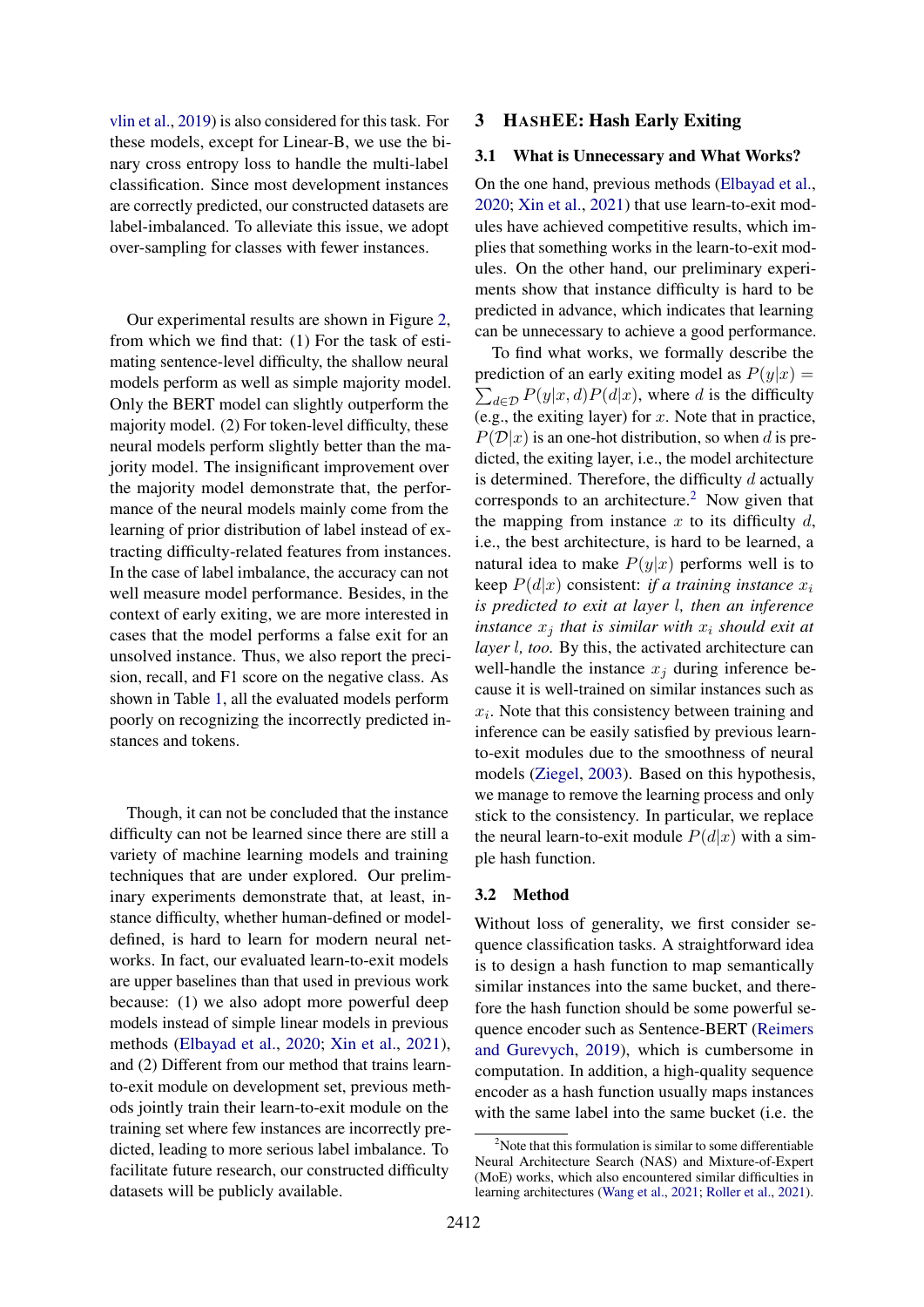<span id="page-4-0"></span>

Figure 3: Overview of the Hash-based Early Exiting (HASHEE). Tokens are assigned to fixed exiting layers using a hash function.

same exiting layer), which makes the internal classifier at that layer suffer from label imbalance. Due to the difficulty of holding consistency at sentencelevel, we rather propose to hold the consistency at token-level. By assigning each token into a fixed bucket, the token-level consistency between training and inference is easily satisfied.

An overview of our method is illustrated in Figure [3.](#page-4-0) We adopt a simple and efficient hash function to map each token into a fixed bucket in advance, where each bucket corresponds to an exiting layer. We use pre-trained Transformers [\(Vaswani et al.,](#page-10-11) [2017\)](#page-10-11) as our backbones. During model's forward pass, the representation of exited tokens will not be updated through self-attention, and its hidden states of the upper layers are directly copied from the hidden states of the exiting layer. By this token-level early exiting, the computation in self-attention and the following feed-forward network is reduced.

## <span id="page-4-1"></span>3.3 Hash Functions

To hold the token-level consistency between training and inference, HASHEE employs hash functions to compute in advance the exiting layer for each token. During training and inference, each token exits at a fixed layer according to the precomputed hash lookup table. The hash functions can take a variety of forms. Here we consider several hash functions as possible alternatives.

Random Hash Random hash is a lower baseline, wherein we assign each token to a fixed, random exiting layer at initialization. To examine our hypothesis, we also consider to use two different random hash functions for training and inference respectively, in which case the consistency does not

hold. We denote these two random hash functions as Rand-cons and Rand-incons.

Frequency Hash To achieve higher speed-up, a natural way is to assign frequent tokens to lower layers to exit. Intuitively, frequent tokens are usually well-trained during pre-training and therefore do not require too much refinement by looking at their contexts. Thus we can design a hash function that assigns tokens into exiting layers by frequency. In particular, the tokens are sorted by frequency and then divided equally into B buckets.

MI Hash Further, we also consider a taskspecific hash function that is based on the mutual information (MI) between each token and the corresponding label, which, as an instance of HASHEE, is also adopted in [Liu et al.](#page-9-6) [\(2021b\)](#page-9-6). Tokens are sorted by their MI values between the task label, and then divided equally into B buckets. Tokens with higher MI values are assigned to lower layers.

Clustered Hash It is also intuitive that similar tokens should be assigned to the same layer to exit, and therefore we also experiment with a clustered hash function. The clusters are obtained by performing k-means clustering using token embeddings from  $BERT_{BASE}$  embedding layer. The clustered tokens are then sorted by norm, which often relates to token frequency [\(Schakel and Wilson,](#page-10-12) [2015\)](#page-10-12) and difficulty [\(Liu et al.,](#page-9-7) [2020b\)](#page-9-7). The clustered tokens with small average norms are assigned to lower layers.

## 4 Experiments

#### 4.1 Tasks and Datasets

Since HASHEE requires no supervision, it can be applied to a variety of tasks and architectures. In our work, we conduct experiments on natural language understanding tasks including sentiment analysis, natural language inference, similarity regression, and a language generation task, text summarization. Statistics of our used datasets are shown in Appendix [A.1.](#page-11-3)

Understanding Tasks For the convenience of comparison with other efficient models, we evaluate our proposed HASHEE on the ELUE benchmark [\(Liu et al.,](#page-9-3) [2021a\)](#page-9-3), which is comprised of SST-2 [\(Socher et al.,](#page-10-13) [2013\)](#page-10-13), IMDb [\(Maas et al.,](#page-9-8) [2011\)](#page-9-8), SNLI [\(Bowman et al.,](#page-8-2) [2015\)](#page-8-2), SciTail [\(Khot](#page-9-9) [et al.,](#page-9-9) [2018\)](#page-9-9), MRPC [\(Dolan and Brockett,](#page-8-5) [2005\)](#page-8-5),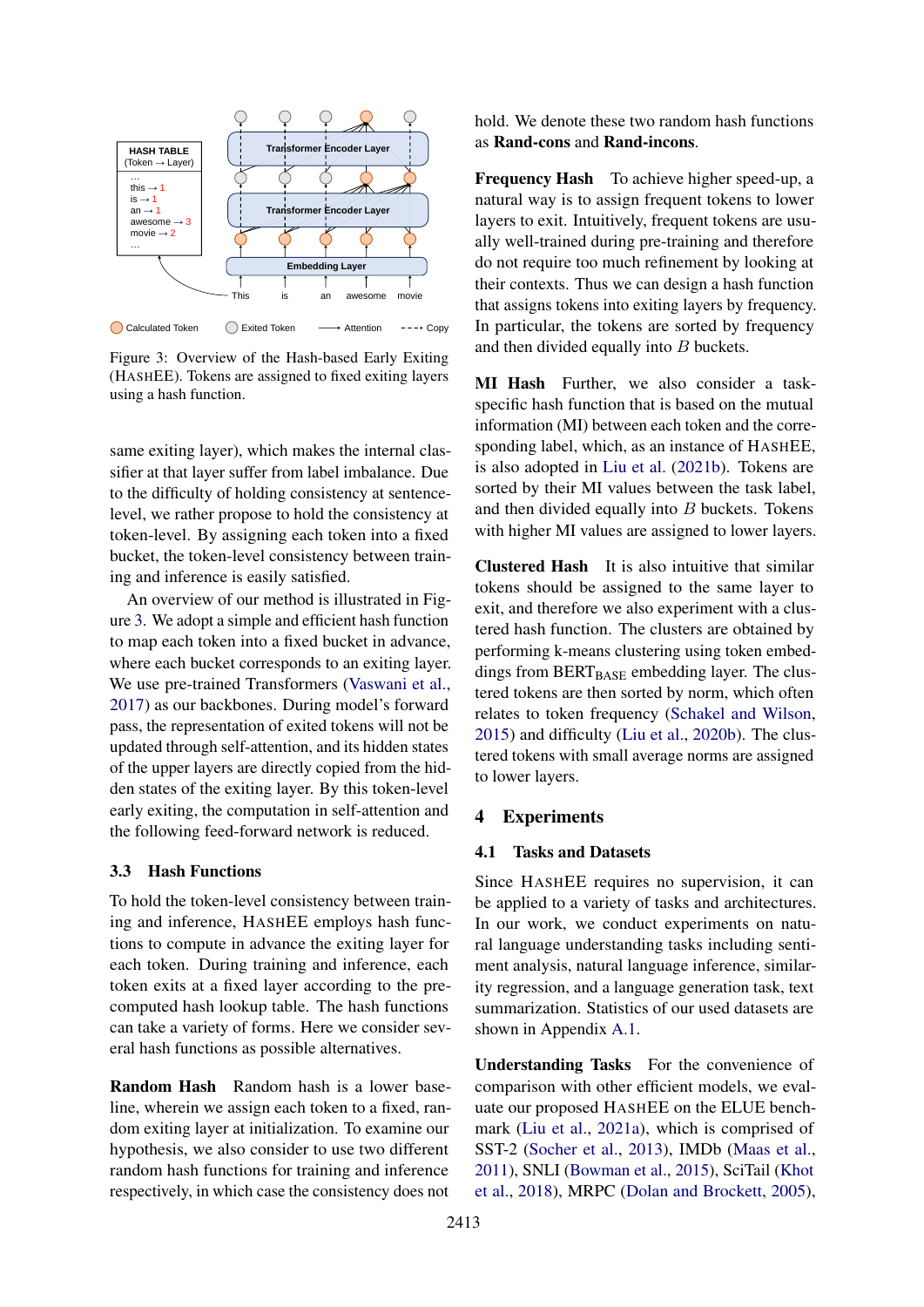<span id="page-5-0"></span>

| <b>Models</b>                | $SST-2$<br>(8.5k)  | <b>IMDb</b><br>(20.0k)    | <b>SNLI</b><br>(549.4k)     | <b>SciTail</b><br>(23.6k) | <b>MRPC</b><br>(3.7k)     | $STS-B$<br>(5.7k)         | <b>ELUE</b><br><b>Score</b> |
|------------------------------|--------------------|---------------------------|-----------------------------|---------------------------|---------------------------|---------------------------|-----------------------------|
| Pre-Trained Language Models  |                    |                           |                             |                           |                           |                           |                             |
| BERT-3L                      | 79.3 $(4.0\times)$ | 88.4 $(4.0\times)$        | 87.1 $(4.0\times)$          | 84.3 $(4.0\times)$        | 76.0 $(4.0\times)$        | 75.8 $(4.0\times)$        | $-3.70$                     |
| ALBERT-3L                    | $82.4(3.6\times)$  | $90.7(3.9\times)$         | 87.8 $(3.7\times)$          | $87.5(3.9\times)$         | $80.0(3.6\times)$         | 79.1 $(3.9\times)$        | $-1.59$                     |
| RoBERTa-3L                   | 81.8 $(4.1\times)$ | $90.7(4.2\times)$         | 88.0 $(3.8\times)$          | $84.9(3.9\times)$         | 75.6 $(3.9\times)$        | 67.5 $(3.9\times)$        | $-2.17$                     |
| ElasticBERT-3L               | 84.1 $(4.0\times)$ | 91.8 $(4.0\times)$        | 89.3 $(4.0\times)$          | $91.9(4.0\times)$         | 83.1 $(4.0\times)$        | 83.5 $(4.0\times)$        | 0.00                        |
| Static Models                |                    |                           |                             |                           |                           |                           |                             |
| <b>DistilBERT</b>            | 84.8 $(2.0\times)$ | $92.0(2.0\times)$         | 89.2 $(2.0\times)$          | 89.7 $(2.0\times)$        | 83.8 $(2.0\times)$        | $81.7(2.0\times)$         | $-2.55$                     |
| <b>TinyBERT</b>              | $85.3(2.0\times)$  | 89.0 $(2.0\times)$        | 89.3 $(2.0\times)$          | $90.0(2.0\times)$         | <b>84.7</b> $(2.0\times)$ | <b>85.0</b> $(2.0\times)$ | $-2.20$                     |
| HeadPrune                    | 84.8 $(1.3\times)$ | 84.7 $(1.5\times)$        | 87.8 $(1.5\times)$          | 88.3 $(1.5\times)$        | 77.8 $(1.5\times)$        | 74.8 $(1.5\times)$        | $-6.85$                     |
| <b>BERT-of-Theseus</b>       | 84.4 $(2.0\times)$ | $90.7(2.0\times)$         | 89.4 $(2.0\times)$          | 92.1 $(2.0\times)$        | 82.4 $(2.0\times)$        | <b>85.0</b> $(2.0\times)$ | $-2.55$                     |
| Dynamic Models               |                    |                           |                             |                           |                           |                           |                             |
| <b>DeeBERT</b>               | $78.9(3.4\times)$  | 79.5 $(4.1\times)$        | 48.1 $(3.6\times)$          | $71.9(3.4\times)$         | 79.1 $(3.5\times)$        | $\overline{\phantom{a}}$  |                             |
| FastBERT                     | $82.7(3.7\times)$  | <b>92.5</b> $(3.5\times)$ | 88.8 $(3.5\times)$          | 89.0 $(3.6\times)$        | 80.3 $(4.2\times)$        |                           |                             |
| <b>PABEE</b>                 | $83.1(2.9\times)$  | 91.6 $(3.4\times)$        | 88.7 $(3.1\times)$          | $90.7(3.3\times)$         | $75.2(3.5\times)$         | 80.1 $(3.2\times)$        | $-1.31$                     |
| CascadeBERT                  | 82.4 $(3.8\times)$ | $91.8(3.7\times)$         | 89.0 $(3.6\times)$          | $91.7(3.8\times)$         | 78.8 $(3.8\times)$        |                           |                             |
| <b>BERXIT W/ BERT</b>        | $71.8(2.2\times)$  | $85.0(2.8\times)$         | 88.4 $(3.6\times)$          | 80.3 $(3.4\times)$        | 74.9 $(4.0\times)$        | 57.8 $(4.0\times)$        | $-6.12$                     |
| <b>BERxiT w/ ElasticBERT</b> | $72.6(4.4\times)$  | $91.2(4.0\times)$         | 84.7 $(3.9\times)$          | $91.0(4.0\times)$         | 78.6 $(4.3\times)$        | 81.5 $(4.0\times)$        | $-3.90$                     |
| Ours                         |                    |                           |                             |                           |                           |                           |                             |
| <b>HASHEE</b>                | 85.5 $(4.8\times)$ | 92.4 $(6.2\times)$        | <b>89.6</b> (4.4 $\times$ ) | $92.3(5.1\times)$         | 84.0 $(4.8\times)$        | 84.3 $(4.6\times)$        | 1.20                        |

Table 2: Main results on the ELUE benchmark [\(Liu et al.,](#page-9-3) [2021a\)](#page-9-3). We report for each model on each task the performance and the corresponding speedup ratio, which is calculated as the FLOPs reduction relative to BERTBASE. For MRPC, we report the mean of accuracy and F1. For STS-B, we report Pearson and Spearman correlation. For all other tasks we report accuracy. "-" indicates that the method is not applicable on that task.

and STS-B [\(Cer et al.,](#page-8-6) [2017\)](#page-8-6)). Note that STS-B is a regression task.

Generation Tasks For language generation, we evaluate HASHEE on two English summarization datasets, CNN/DailyMail [\(Hermann et al.,](#page-8-7) [2015\)](#page-8-7) and Reddit [\(Kim et al.,](#page-9-10) [2019\)](#page-9-10), and two Chinese summarization datasets: TTNews [\(Hua et al.,](#page-8-8) [2017\)](#page-8-8) and CSL [\(Xu et al.,](#page-11-4) [2020b\)](#page-11-4).

## 4.2 Experimental Setup

Baselines We compare HASHEE with the following competitive baseline models: (1) Pre-Trained Language Models. We directly fine-tune the first layers of pre-trained language models including BERT [\(Devlin et al.,](#page-8-0) [2019\)](#page-8-0), ALBERT [\(Lan et al.,](#page-9-0) [2020\)](#page-9-0), RoBERTa [\(Liu et al.,](#page-9-11) [2019\)](#page-9-11), and ElasticBERT [\(Liu et al.,](#page-9-3) [2021a\)](#page-9-3) with a MLP classifier on the top. (2) Static Models. We compare with several static approaches to accelerate language model inference, including Distil-BERT [\(Sanh et al.,](#page-10-14) [2019\)](#page-10-14), TinyBERT [\(Jiao et al.,](#page-8-9) [2020\)](#page-8-9), HeadPrune [\(Michel et al.,](#page-10-15) [2019\)](#page-10-15), and BERTof-Theseus [\(Xu et al.,](#page-11-5) [2020a\)](#page-11-5). (3) Dynamic models. We compare with DeeBERT [\(Xin et al.,](#page-10-4) [2020\)](#page-10-4), FastBERT [\(Liu et al.,](#page-9-1) [2020a\)](#page-9-1), PABEE [\(Zhou et al.,](#page-11-2) [2020\)](#page-11-2), BERxiT [\(Xin et al.,](#page-10-6) [2021\)](#page-10-6), and Cascade-

#### BERT [\(Li et al.,](#page-9-12) [2021a\)](#page-9-12).

Training For most NLU experiments we adopt the ElasticBERT $_{\text{BASE}}$  model [\(Liu et al.,](#page-9-3) [2021a\)](#page-9-3) as our backbone model, which is a pre-trained multi-exit Transformer encoder. For small datasets (i.e., SST-2, MRPC, and STS-B) we report the mean performance and the standard deviation (in Table [3](#page-6-0) and [9\)](#page-12-0) over 5 runs with different random seeds. For text summarization datasets we adopt  $BART_{BASE}$  [\(Lewis et al.,](#page-9-4) [2020\)](#page-9-4) and  $CPT_{BASE}$  [\(Shao et al.,](#page-10-7) [2021\)](#page-10-7) as our backbone models and use the frequency hash to assign tokens to the encoder layers. All of the experiments are conducted on GeForce RTX 3090 GPUs. More experimental details are given in Appendix [A.2.](#page-11-6)

### 4.3 Results and Analysis

Results on ELUE We first show our main comparison results on ELUE test sets in Table [2.](#page-5-0) Using the frequency hash that assigns tokens to the first 6 layers of ElasticBERT $_{BASE}$ , HASHEE can outperform most considered baselines with fewer FLOPs. To fairly compare with baselines of various speedup ratios, we also report the ELUE score [\(Liu](#page-9-3) [et al.,](#page-9-3) [2021a\)](#page-9-3), which is a two-dimensional (performance and FLOPs) metric for efficient NLP mod-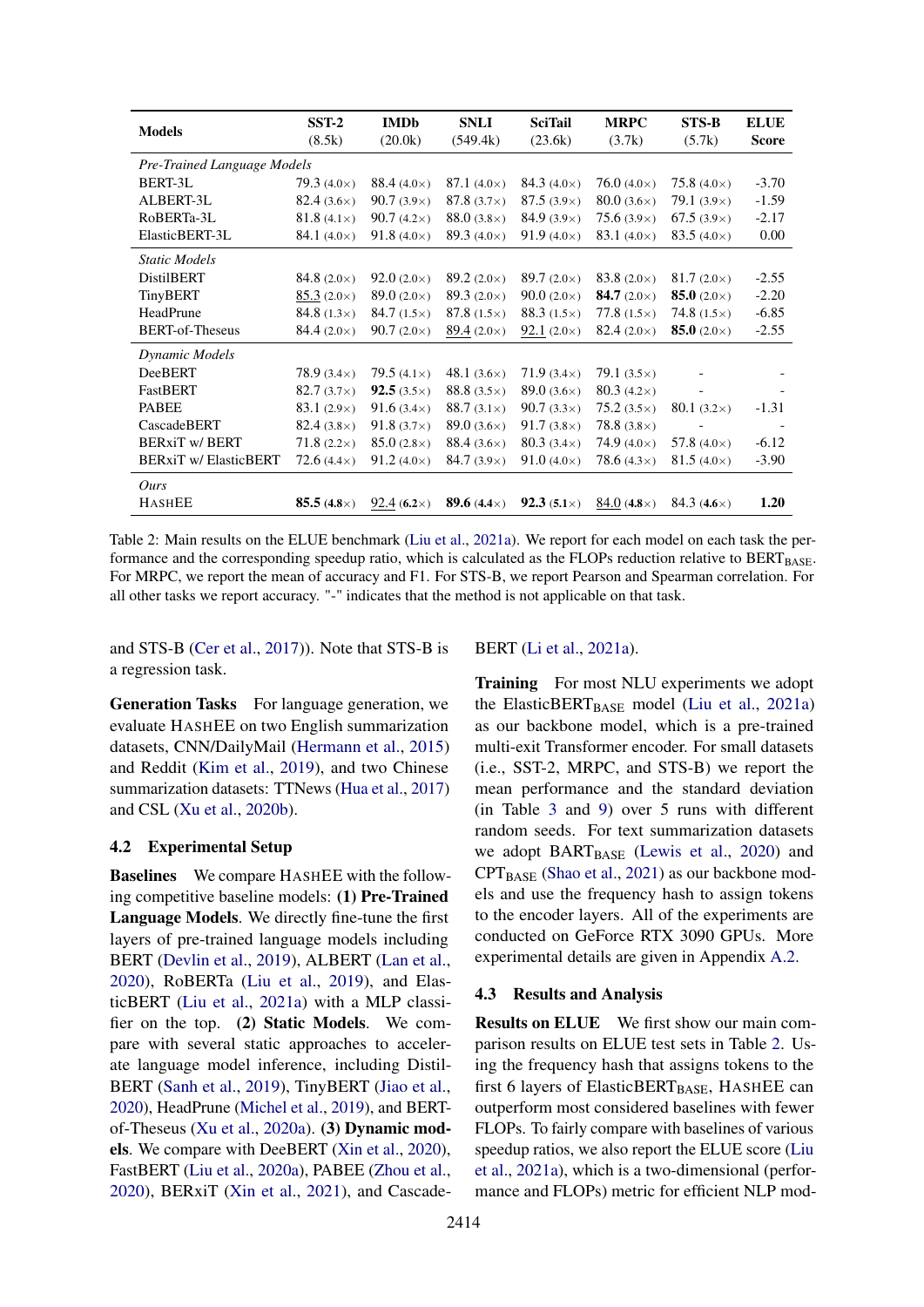<span id="page-6-0"></span>

| Hash<br><b>Functions</b> | <b>Speed</b><br>-up | SST-2<br>(8.5k)           | <b>SNLI</b><br>(549.4k) | <b>MRPC</b><br>(3.7k) |  |  |
|--------------------------|---------------------|---------------------------|-------------------------|-----------------------|--|--|
| Backbone: ElasticBERT-6L |                     |                           |                         |                       |  |  |
| Rand-incons              | $3.0\times$         | $85.5 \ (\pm 0.53)$       | 89.7                    | $85.0 \ (\pm 0.22)$   |  |  |
| Rand-cons                | $3.0\times$         | $85.7 \ (\pm 0.45)$       | 90.1                    | $86.3 \ (\pm 0.67)$   |  |  |
| Frequency                | $4.9\times$         | $85.5 \ (\pm 0.41)$       | 89.6                    | 84.0 $(\pm 0.27)$     |  |  |
| MI                       | $3.3\times$         | $85.5 \ (\pm 0.49)$       | 90.0                    | $86.0 \ (\pm 0.23)$   |  |  |
| Clustered                | $3.0\times$         | $85.7 \ (\pm 0.50)$       | 90.2                    | $86.3 \ (\pm 0.47)$   |  |  |
|                          |                     | Backbone: ElasticBERT-12L |                         |                       |  |  |
| Rand-incons              | $1.6\times$         | $85.7 \ (\pm 0.38)$       | 89.6                    | $86.6 \ (\pm 0.45)$   |  |  |
| Rand-cons                | $1.5\times$         | $86.5 \ (\pm 0.37)$       | 90.2                    | $87.4~(\pm 0.34)$     |  |  |
| Frequency                | $2.8\times$         | $85.6 \ (\pm 0.37)$       | 89.8                    | 84.4 $(\pm 0.17)$     |  |  |
| MI                       | $1.8\times$         | $86.6 \ (\pm 0.17)$       | 90.1                    | $87.2 \ (\pm 0.66)$   |  |  |
| Clustered                | $1.5\times$         | $87.0 \ (\pm 0.54)$       | 90.1                    | $87.3 \ (\pm 0.48)$   |  |  |

Table 3: Comparison of different hash functions. The speed-up ratios are calculated by FLOPs reduction relative to BERT<sub>BASE</sub> and averaged over the three tasks. The ELUE score is averaged over the three tasks. For small datasets, i.e., SST-2 and MRPC, we report the mean and standard deviation over five runs.

<span id="page-6-1"></span>

Figure 4: Comparison of the ELUE scores achieved by HASHEE with different hash functions.

els, measuring how much a model oversteps ElasticBERT. Table [2](#page-5-0) shows that HASHEE achieves a new state-of-the-art ELUE score. To fairly compare with the learn-to-exit baseline we also implement BERxiT [\(Xin et al.,](#page-10-6) [2021\)](#page-10-6) with ElasticBERT $_{\text{BASE}}$ .

Comparison of Different Hash Functions We then evaluate HASHEE with different hash functions detailed in Section [3.3.](#page-4-1) For all these hash functions, we assign tokens to the 6 and 12 layers of ElasticBERT-6L and ElasticBERT-12L, respectively. Experimental results on SST-2, SNLI, and MRPC are given in Table [3.](#page-6-0) Among the hash functions, the frequency hash achieves the highest speedup while maintaining a considerable performance. With the backbone of ElasticBERT-12L, these hash functions, except for the frequency hash, cannot achieve considerable speedup. Besides, we find that ElasticBERT-12L did not significantly outperform ElasticBERT-6L with HASHEE. We con-

<span id="page-6-2"></span>

<span id="page-6-3"></span>Figure 6: Comparison of different backbone models on ELUE SST-2 dataset.

jecture that higher layers are not good at querying information from hidden states of tokens that exit too early. In this work, we are more interested in the case of high acceleration ratio, so we adopt ElasticBERT-6L as our main backbone. To make a more intuitive comparison of these hash functions with different speedup ratios, we also show the ELUE scores on SST-2 and SNLI with ElasticBERT-6L as backbone in Figure [4](#page-6-1) . We find that the frequency hash outperforms other hash functions by a large margin, and therefore in the following experiments we mainly use the frequency hash. Besides, only the Rand-incons hash obtains negative ELUE score, demonstrating the benefit of maintaining consistency between training and inference.

Comparison of Actual Inference Time Because most of the operations in the Transformer architecture are well optimized by modern deep learning frameworks and parallel processing hardwares such as GPU and TPU, FLOPs may not precisely reflect the actual inference time. To that end, here we also evaluate actual inference time on a single GeForce RTX 3090 GPU. Note that the speedup ratio of previous early exiting methods are usually tested on a per-instance basis, i.e. the batch size is set to 1. However, batch inference is often more favorable in both offline scenarios and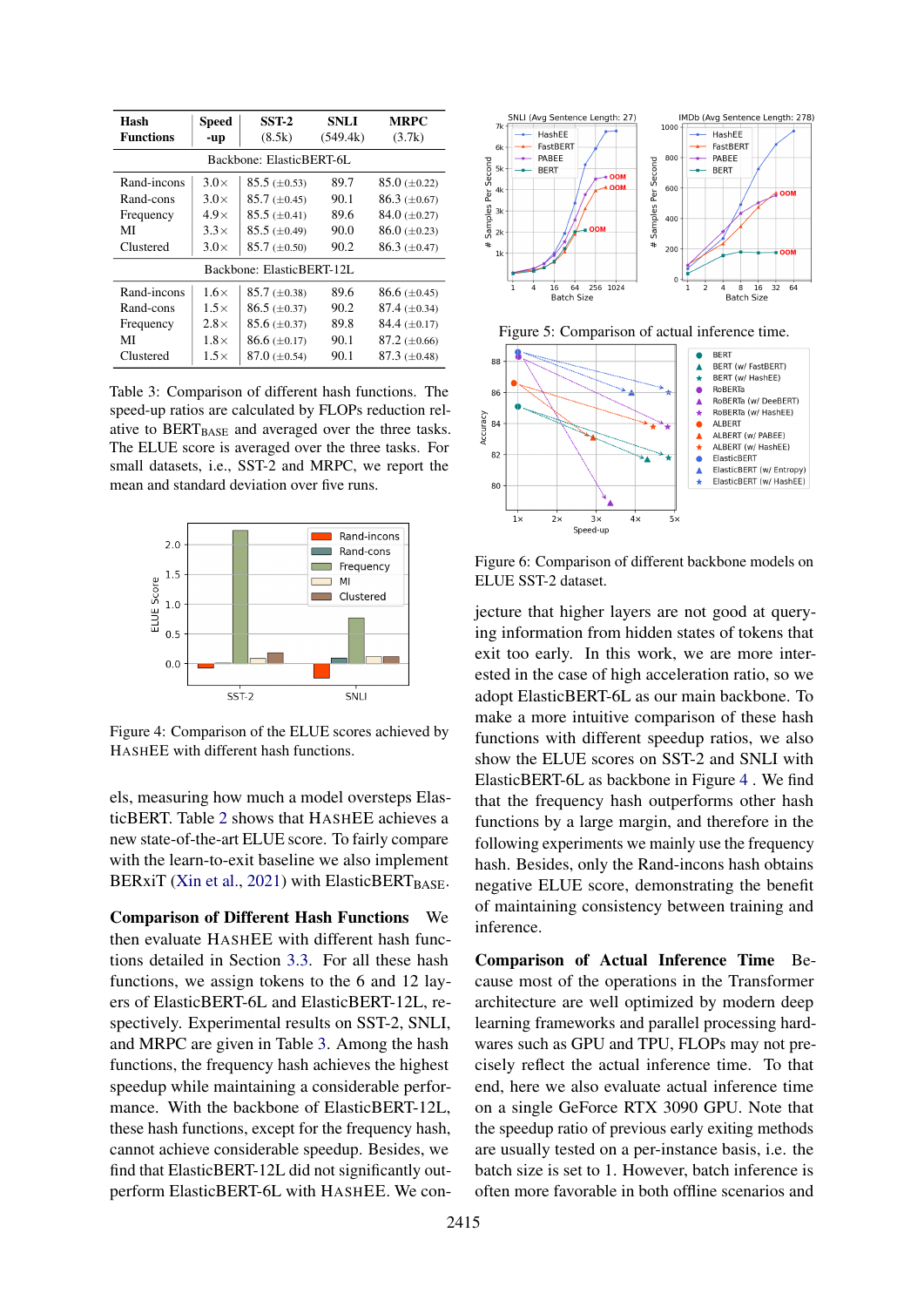<span id="page-7-1"></span>

| Model          |             | Speed-up    |             |                          | English                  |                          | <b>Chinese</b>    |  |
|----------------|-------------|-------------|-------------|--------------------------|--------------------------|--------------------------|-------------------|--|
|                | Enc.        | Dec.        | Total       | Reddit                   | <b>CNN/DM</b>            | <b>CSL</b>               | <b>TTNews</b>     |  |
| <b>BART</b>    | $1.0\times$ | $1.0\times$ | $1.0\times$ | 29.71/9.91/23.43         | 44.16/21.28/40.90        | 64.49/52.48/61.81        | 53.84/38.09/49.85 |  |
| <b>DAT</b>     | $1.0\times$ | $0.5\times$ | $0.8\times$ | 27.02/8.89/22.68         | 40.30/17.77/37.53        | $\overline{\phantom{a}}$ |                   |  |
| BART-6L        | $2.0\times$ | $1.4\times$ | $1.8\times$ | 26.22/6.82/21.05         | 40.02/16.60/36.82        |                          |                   |  |
| HASHEE w/ BART | $3.3\times$ | $1.0\times$ | $1.8\times$ | 28.77/8.52/21.97         | 41.04/18.41/37.65        | $\overline{\phantom{a}}$ |                   |  |
| <b>CPT</b>     | $1.0\times$ | $1.0\times$ | $1.0\times$ | $\overline{\phantom{a}}$ | $\overline{\phantom{0}}$ | 65.49/53.82/62.96        | 53.48/37.59/49.82 |  |
| CPT-6L         | $2.0\times$ | $1.2\times$ | $1.9\times$ | $\overline{\phantom{a}}$ | ٠                        | 52.29/39.35/50.06        | 50.89/33.75/45.42 |  |
| HASHEE w/CPT   | $2.3\times$ | $1.0\times$ | $2.2\times$ | $\overline{\phantom{a}}$ | ٠                        | 62.42/49.96/59.15        | 52.67/35.31/46.97 |  |

Table 4: Experimental results on two English and two Chinese summarization datasets. We report ROUGE-1, ROUGE-2, and ROUGE-L for each dataset. The speedup ratios for English and Chinese models are calculated by the FLOPs reduction relative to BARTBASE and CPTBASE, respectively, and averaged over the performed datasets. Here we re-implement the confidence thresholding variant of DAT [\(Elbayad et al.,](#page-8-1) [2020\)](#page-8-1).

low-latency scenarios [\(Zhang et al.,](#page-11-7) [2019\)](#page-11-7). Here we compare HASHEE with two baselines that have similar performance, i.e., FastBERT and PABEE. Our experiments are conducted on two datasets with very different average sentence length, i.e., SNLI and IMDb. Results are given in Table [5](#page-7-0) and Figure [5.](#page-6-2) We find HASHEE has an advantage in processing speed when the batch size exceeds 8. Besides, HASHEE can perform larger batch inference due to its memory-efficiency.

<span id="page-7-0"></span>

|                 |      | SNLI (Avg Len: 27) |                    |      | IMDb (Avg Len: 278) |                   |
|-----------------|------|--------------------|--------------------|------|---------------------|-------------------|
|                 | Acc  | Speed-up           | # samples/sec      | Acc  | Speed-up            | # samples/sec     |
| <b>BERT</b>     | 90.4 | $1.0\times$        | $2093(1.0\times)$  | 93.0 | $1.0\times$         | $177(1.0\times)$  |
| <b>FastBERT</b> | 88.8 | $3.5\times$        | 4128 $(2.0\times)$ | 92.5 | $3.5\times$         | 553 $(3.1\times)$ |
| <b>PABEE</b>    | 88.7 | $3.1\times$        | 4596 $(2.2\times)$ | 91.6 | $3.4\times$         | 571 $(3.2\times)$ |
| HashEE          | 89.6 | $4.4\times$        | 6779 $(3.2\times)$ | 92.4 | $6.2\times$         | 976 $(5.5\times)$ |

Table 5: Maximal number of processing samples per second on a single RTX 3090 GPU.

Comparison of Different Backbones To evaluate the versatility of HASHEE, we also conduct experiments with other backbone models, i.e., BERT, ALBERT, and RoBERTa. As shown in Figure [6,](#page-6-3) HASHEE outperforms other baselines with the same backbone.

Accelerating Seq2Seq Models Since HASHEE requires no supervision, it can also be applied to seq2seq models for generation tasks. We first evaluate  $HASHEE$  with  $BART_{BASE}$ as our backbone on two English summarization tasks. As shown in Table [4,](#page-7-1) HASHEE can achieve significant speedup for BART encoder while maintaining considerable ROUGE scores. Besides, we find that previous early exiting methods that measure the uncertainty of internal outputs would rather slow down decoder inference due to the heavy computation of prediction over large vocabulary. In addition, to further explore the

speedup potential of HASHEE, we also experiment with CPT [\(Shao et al.,](#page-10-7) [2021\)](#page-10-7), which has a deep encoder and a shallow decoder. Results on CSL and TTNews depict that HASHEE can achieve  $2.2 \times$  speedup relative to CPT while maintaining 97% ROUGE-1. We also report results of the 6-layer versions of BART (with 3 encoder layers and 3 decoder layers) and CPT (with 5 encoder layers and 1 decoder layer).

## 5 Related Work

Large-scale pre-trained language models (PLMs) have achieved great success in recent years. Despite their power, the inference is time-consuming, which hinders their deployment in low-latency scenarios. To accelerate PLM inference, there are currently two streams of work: (1) Compressing a cumbersome PLM through knowledge distillation [\(Sanh et al.,](#page-10-14) [2019;](#page-10-14) [Sun et al.,](#page-10-16) [2019;](#page-10-16) [Jiao et al.,](#page-8-9) [2020\)](#page-8-9), model pruning [\(Gordon et al.,](#page-8-10) [2020;](#page-8-10) [Michel](#page-10-15) [et al.,](#page-10-15) [2019\)](#page-10-15), quantization [\(Shen et al.,](#page-10-17) [2020\)](#page-10-17), module replacing [\(Xu et al.,](#page-11-5) [2020a\)](#page-11-5), etc. (2) Selectively activating parts of the model conditioned on the input, such as Universal Transformer [\(De](#page-8-11)[hghani et al.,](#page-8-11) [2019\)](#page-8-11), FastBERT [\(Liu et al.,](#page-9-1) [2020a\)](#page-9-1), DeeBERT [\(Xin et al.,](#page-10-4) [2020\)](#page-10-4), PABEE [\(Zhou et al.,](#page-11-2) [2020\)](#page-11-2), LeeBERT [\(Zhu,](#page-11-8) [2021\)](#page-11-8), CascadeBERT [\(Li](#page-9-12) [et al.,](#page-9-12) [2021a\)](#page-9-12), ElasticBERT [\(Liu et al.,](#page-9-3) [2021a\)](#page-9-3) and other similar methods [\(Elbayad et al.,](#page-8-1) [2020;](#page-8-1) [Schwartz et al.,](#page-10-5) [2020;](#page-10-5) [Liao et al.,](#page-9-13) [2021;](#page-9-13) [Xin et al.,](#page-10-6) [2021;](#page-10-6) [Sun et al.,](#page-10-18) [2021b\)](#page-10-18). Different from these methods, our proposed HASHEE requires no internal classifiers (which imply extra parameters) and supervision, and therefore can be widely used in a variety of tasks and model architectures.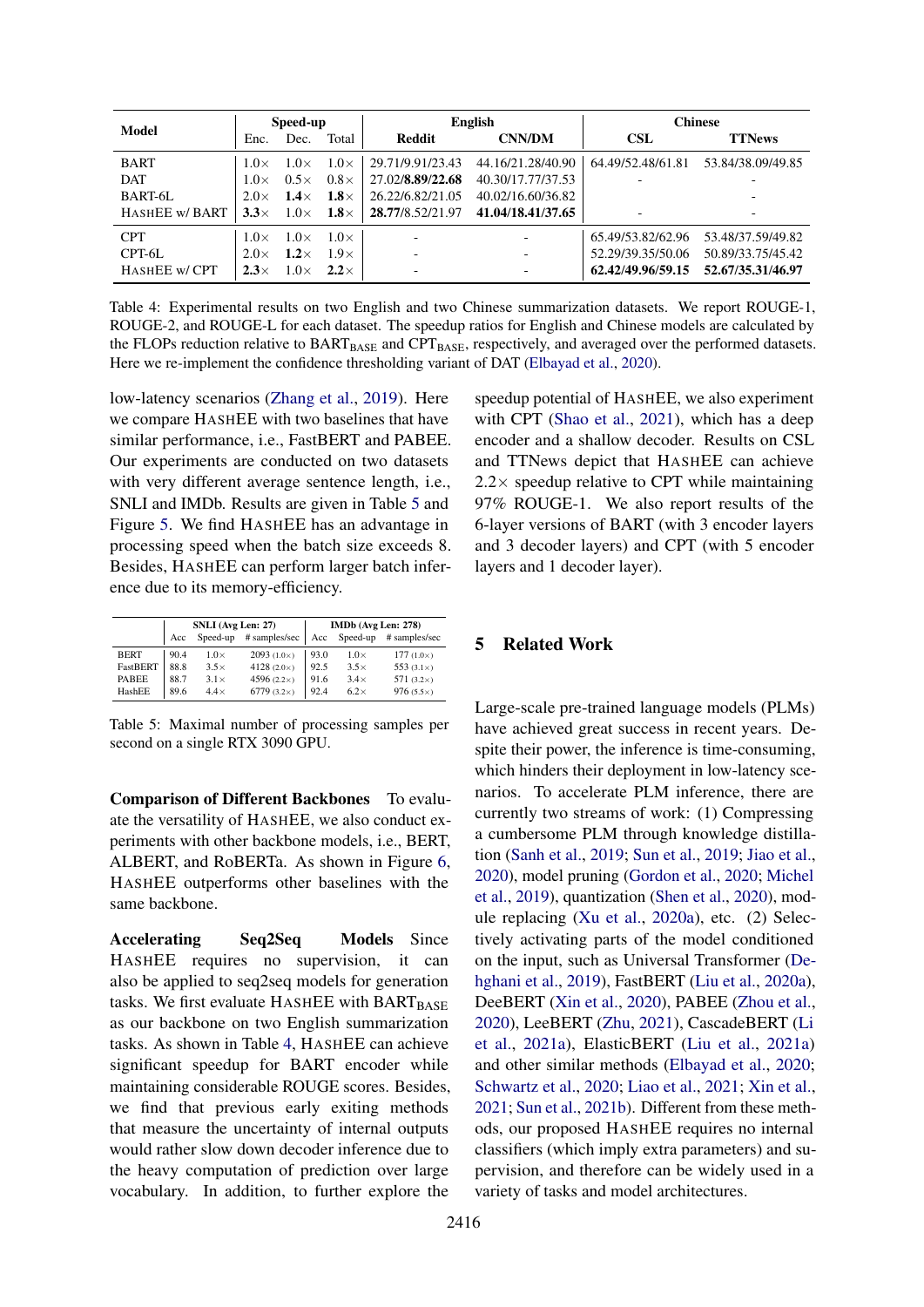## 6 Conclusion

We first empirically study the learnability of instance difficulty, which is a crucial problem in early exiting. Based on the observation that modern neural models perform poorly on estimating instance difficulty, we propose a hash-based early exiting approach, named HASHEE, that removes the learning process and only sticks to the consistency between training and inference. Our experiments on classification, regression, and generation tasks show that HASHEE can achieve state-of-the-art performance with fewer computation and inference time.

## Acknowledgements

This work was supported by the National Key Research and Development Program of China (No. 2020AAA0106702) and National Natural Science Foundation of China (No. 62022027).

## Ethical Considerations

Our proposed HASHEE aims to accelerate the inference of large-scale pre-trained languagde modles, and therefore helps reduce computation cost and carbon emission. Since our method simply reduces computation of some input tokens, it would not introduce significant new ethical concerns. All the datasets used in our experiments are from previously published papers, and to our knowledge, do not have any attached privacy or ethical issues. Nevertheless, further efforts should be made to study the biases encoded in the pre-trained language models and widely used datasets.

## **References**

- <span id="page-8-2"></span>Samuel R. Bowman, Gabor Angeli, Christopher Potts, and Christopher D. Manning. 2015. [A large an](https://doi.org/10.18653/v1/d15-1075)[notated corpus for learning natural language infer](https://doi.org/10.18653/v1/d15-1075)[ence.](https://doi.org/10.18653/v1/d15-1075) In *Proceedings of the 2015 Conference on Empirical Methods in Natural Language Processing, EMNLP 2015, Lisbon, Portugal, September 17-21, 2015*, pages 632–642. The Association for Computational Linguistics.
- <span id="page-8-6"></span>Daniel M. Cer, Mona T. Diab, Eneko Agirre, Iñigo Lopez-Gazpio, and Lucia Specia. 2017. [Semeval-](http://arxiv.org/abs/1708.00055)[2017 task 1: Semantic textual similarity - multilin](http://arxiv.org/abs/1708.00055)[gual and cross-lingual focused evaluation.](http://arxiv.org/abs/1708.00055) *CoRR*, abs/1708.00055.
- <span id="page-8-11"></span>Mostafa Dehghani, Stephan Gouws, Oriol Vinyals, Jakob Uszkoreit, and Lukasz Kaiser. 2019. [Univer](https://openreview.net/forum?id=HyzdRiR9Y7)[sal transformers.](https://openreview.net/forum?id=HyzdRiR9Y7) In *7th International Conference on Learning Representations, ICLR 2019, New Orleans, LA, USA, May 6-9, 2019*. OpenReview.net.
- <span id="page-8-0"></span>Jacob Devlin, Ming-Wei Chang, Kenton Lee, and Kristina Toutanova. 2019. [BERT: pre-training of](https://doi.org/10.18653/v1/n19-1423) [deep bidirectional transformers for language under](https://doi.org/10.18653/v1/n19-1423)[standing.](https://doi.org/10.18653/v1/n19-1423) In *Proceedings of the 2019 Conference of the North American Chapter of the Association for Computational Linguistics: Human Language Technologies, NAACL-HLT 2019, Minneapolis, MN, USA, June 2-7, 2019, Volume 1 (Long and Short Papers)*, pages 4171–4186. Association for Computational Linguistics.
- <span id="page-8-5"></span>William B. Dolan and Chris Brockett. 2005. [Automati](https://aclanthology.org/I05-5002/)[cally constructing a corpus of sentential paraphrases.](https://aclanthology.org/I05-5002/) In *Proceedings of the Third International Workshop on Paraphrasing, IWP@IJCNLP 2005, Jeju Island, Korea, October 2005, 2005*. Asian Federation of Natural Language Processing.
- <span id="page-8-1"></span>Maha Elbayad, Jiatao Gu, Edouard Grave, and Michael Auli. 2020. [Depth-adaptive transformer.](https://openreview.net/forum?id=SJg7KhVKPH) In *8th International Conference on Learning Representations, ICLR 2020, Addis Ababa, Ethiopia, April 26- 30, 2020*. OpenReview.net.
- <span id="page-8-10"></span>Mitchell A. Gordon, Kevin Duh, and Nicholas Andrews. 2020. [Compressing BERT: studying the ef](https://doi.org/10.18653/v1/2020.repl4nlp-1.18)[fects of weight pruning on transfer learning.](https://doi.org/10.18653/v1/2020.repl4nlp-1.18) In *Proceedings of the 5th Workshop on Representation Learning for NLP, RepL4NLP@ACL 2020, Online, July 9, 2020*, pages 143–155. Association for Computational Linguistics.
- <span id="page-8-7"></span>Karl Moritz Hermann, Tomás Kociský, Edward Grefenstette, Lasse Espeholt, Will Kay, Mustafa Suleyman, and Phil Blunsom. 2015. [Teaching machines to](https://proceedings.neurips.cc/paper/2015/hash/afdec7005cc9f14302cd0474fd0f3c96-Abstract.html) [read and comprehend.](https://proceedings.neurips.cc/paper/2015/hash/afdec7005cc9f14302cd0474fd0f3c96-Abstract.html) In *Advances in Neural Information Processing Systems 28: Annual Conference on Neural Information Processing Systems 2015, December 7-12, 2015, Montreal, Quebec, Canada*, pages 1693–1701.
- <span id="page-8-4"></span>Sepp Hochreiter and Jürgen Schmidhuber. 1997. [Long](https://doi.org/10.1162/neco.1997.9.8.1735) [short-term memory.](https://doi.org/10.1162/neco.1997.9.8.1735) *Neural Comput.*, 9(8):1735– 1780.
- <span id="page-8-3"></span>Eduard H. Hovy, Mitchell P. Marcus, Martha Palmer, Lance A. Ramshaw, and Ralph M. Weischedel. 2006. [Ontonotes: The 90% solution.](https://aclanthology.org/N06-2015/) In *Human Language Technology Conference of the North American Chapter of the Association of Computational Linguistics, Proceedings, June 4-9, 2006, New York, New York, USA*. The Association for Computational Linguistics.
- <span id="page-8-8"></span>Lifeng Hua, Xiaojun Wan, and Lei Li. 2017. Overview of the nlpcc 2017 shared task: Single document summarization. In *National CCF Conference on Natural Language Processing and Chinese Computing*, pages 942–947. Springer.
- <span id="page-8-9"></span>Xiaoqi Jiao, Yichun Yin, Lifeng Shang, Xin Jiang, Xiao Chen, Linlin Li, Fang Wang, and Qun Liu. 2020. [Tinybert: Distilling BERT for natural lan](https://doi.org/10.18653/v1/2020.findings-emnlp.372)[guage understanding.](https://doi.org/10.18653/v1/2020.findings-emnlp.372) In *Proceedings of the 2020 Conference on Empirical Methods in Natural Language Processing: Findings, EMNLP 2020, Online*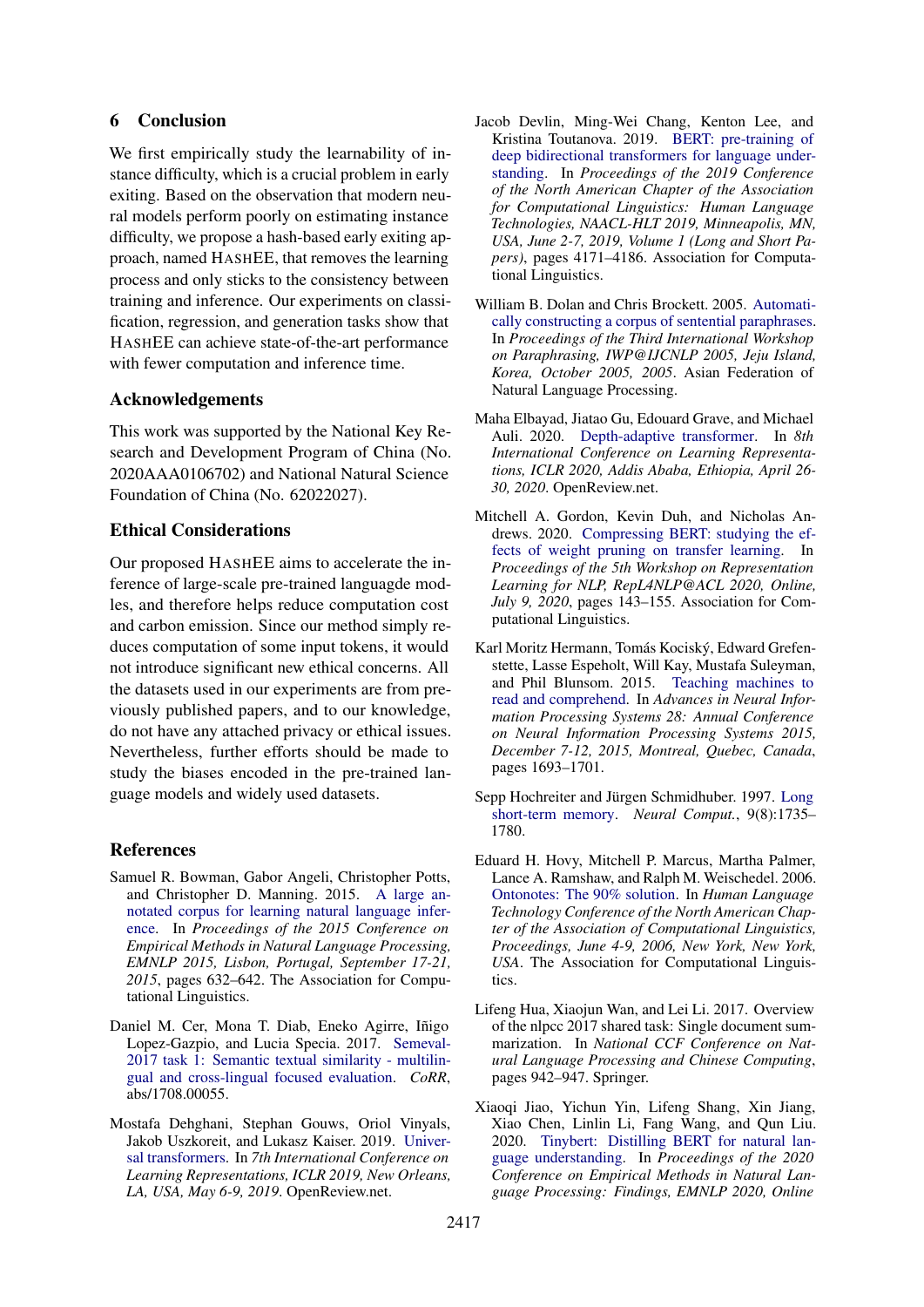*Event, 16-20 November 2020*, pages 4163–4174. Association for Computational Linguistics.

- <span id="page-9-9"></span>Tushar Khot, Ashish Sabharwal, and Peter Clark. 2018. [Scitail: A textual entailment dataset from science](https://www.aaai.org/ocs/index.php/AAAI/AAAI18/paper/view/17368) [question answering.](https://www.aaai.org/ocs/index.php/AAAI/AAAI18/paper/view/17368) In *Proceedings of the Thirty-Second AAAI Conference on Artificial Intelligence, (AAAI-18), the 30th innovative Applications of Artificial Intelligence (IAAI-18), and the 8th AAAI Symposium on Educational Advances in Artificial Intelligence (EAAI-18), New Orleans, Louisiana, USA, February 2-7, 2018*, pages 5189–5197. AAAI Press.
- <span id="page-9-10"></span>Byeongchang Kim, Hyunwoo Kim, and Gunhee Kim. 2019. [Abstractive summarization of reddit posts](https://doi.org/10.18653/v1/n19-1260) [with multi-level memory networks.](https://doi.org/10.18653/v1/n19-1260) In *Proceedings of the 2019 Conference of the North American Chapter of the Association for Computational Linguistics: Human Language Technologies, NAACL-HLT 2019, Minneapolis, MN, USA, June 2-7, 2019, Volume 1 (Long and Short Papers)*, pages 2519–2531. Association for Computational Linguistics.
- <span id="page-9-0"></span>Zhenzhong Lan, Mingda Chen, Sebastian Goodman, Kevin Gimpel, Piyush Sharma, and Radu Soricut. 2020. [ALBERT: A lite BERT for self-supervised](https://openreview.net/forum?id=H1eA7AEtvS) [learning of language representations.](https://openreview.net/forum?id=H1eA7AEtvS) In *8th International Conference on Learning Representations, ICLR 2020, Addis Ababa, Ethiopia, April 26-30, 2020*. OpenReview.net.
- <span id="page-9-2"></span>Antonio Laverghetta, Jamshidbek Mirzakhalov, and John Licato. 2020. [Towards a task-agnostic model](https://aclanthology.org/2020.aacl-srw.3/) [of difficulty estimation for supervised learning](https://aclanthology.org/2020.aacl-srw.3/) [tasks.](https://aclanthology.org/2020.aacl-srw.3/) In *Proceedings of the 1st Conference of the Asia-Pacific Chapter of the Association for Computational Linguistics and the 10th International Joint Conference on Natural Language Processing: Student Research Workshop, AACL/IJCNLP 2021, Suzhou, China, December 4-7, 2020*, pages 16–23. Association for Computational Linguistics.
- <span id="page-9-4"></span>Mike Lewis, Yinhan Liu, Naman Goyal, Marjan Ghazvininejad, Abdelrahman Mohamed, Omer Levy, Veselin Stoyanov, and Luke Zettlemoyer. 2020. [BART: denoising sequence-to-sequence pre](https://doi.org/10.18653/v1/2020.acl-main.703)[training for natural language generation, translation,](https://doi.org/10.18653/v1/2020.acl-main.703) [and comprehension.](https://doi.org/10.18653/v1/2020.acl-main.703) In *Proceedings of the 58th Annual Meeting of the Association for Computational Linguistics, ACL 2020, Online, July 5-10, 2020*, pages 7871–7880. Association for Computational Linguistics.
- <span id="page-9-12"></span>Lei Li, Yankai Lin, Deli Chen, Shuhuai Ren, Peng Li, Jie Zhou, and Xu Sun. 2021a. Cascadebert: Accelerating inference of pre-trained language models via calibrated complete models cascade. In *Findings of EMNLP*.
- <span id="page-9-5"></span>Xiaonan Li, Yunfan Shao, Tianxiang Sun, Hang Yan, Xipeng Qiu, and Xuanjing Huang. 2021b. [Accel](https://doi.org/10.18653/v1/2021.acl-long.16)[erating BERT inference for sequence labeling via](https://doi.org/10.18653/v1/2021.acl-long.16) [early-exit.](https://doi.org/10.18653/v1/2021.acl-long.16) In *Proceedings of the 59th Annual Meeting of the Association for Computational Linguistics and the 11th International Joint Conference on*

*Natural Language Processing, ACL/IJCNLP 2021, (Volume 1: Long Papers), Virtual Event, August 1- 6, 2021*, pages 189–199. Association for Computational Linguistics.

- <span id="page-9-13"></span>Kaiyuan Liao, Yi Zhang, Xuancheng Ren, Qi Su, Xu Sun, and Bin He. 2021. [A global past-future](https://doi.org/10.18653/v1/2021.naacl-main.162) [early exit method for accelerating inference of pre](https://doi.org/10.18653/v1/2021.naacl-main.162)[trained language models.](https://doi.org/10.18653/v1/2021.naacl-main.162) In *Proceedings of the 2021 Conference of the North American Chapter of the Association for Computational Linguistics: Human Language Technologies, NAACL-HLT 2021, Online, June 6-11, 2021*, pages 2013–2023. Association for Computational Linguistics.
- <span id="page-9-1"></span>Weijie Liu, Peng Zhou, Zhiruo Wang, Zhe Zhao, Haotang Deng, and Qi Ju. 2020a. [Fastbert: a self](https://www.aclweb.org/anthology/2020.acl-main.537/)[distilling BERT with adaptive inference time.](https://www.aclweb.org/anthology/2020.acl-main.537/) In *Proceedings of the 58th Annual Meeting of the Association for Computational Linguistics, ACL 2020, Online, July 5-10, 2020*, pages 6035–6044. Association for Computational Linguistics.
- <span id="page-9-3"></span>Xiangyang Liu, Tianxiang Sun, Junliang He, Lingling Wu, Xinyu Zhang, Hao Jiang, Zhao Cao, Xuanjing Huang, and Xipeng Qiu. 2021a. [Towards efficient](http://arxiv.org/abs/2110.07038) [NLP: A standard evaluation and A strong baseline.](http://arxiv.org/abs/2110.07038) *CoRR*, abs/2110.07038.
- <span id="page-9-7"></span>Xuebo Liu, Houtim Lai, Derek F. Wong, and Lidia S. Chao. 2020b. [Norm-based curriculum learning for](https://doi.org/10.18653/v1/2020.acl-main.41) [neural machine translation.](https://doi.org/10.18653/v1/2020.acl-main.41) In *Proceedings of the 58th Annual Meeting of the Association for Computational Linguistics, ACL 2020, Online, July 5- 10, 2020*, pages 427–436. Association for Computational Linguistics.
- <span id="page-9-6"></span>Yijin Liu, Fandong Meng, Jie Zhou, Yufeng Chen, and Jinan Xu. 2021b. [Faster depth-adaptive transform](https://ojs.aaai.org/index.php/AAAI/article/view/17584)[ers.](https://ojs.aaai.org/index.php/AAAI/article/view/17584) In *Thirty-Fifth AAAI Conference on Artificial Intelligence, AAAI 2021, Thirty-Third Conference on Innovative Applications of Artificial Intelligence, IAAI 2021, The Eleventh Symposium on Educational Advances in Artificial Intelligence, EAAI 2021, Virtual Event, February 2-9, 2021*, pages 13424–13432. AAAI Press.
- <span id="page-9-11"></span>Yinhan Liu, Myle Ott, Naman Goyal, Jingfei Du, Mandar Joshi, Danqi Chen, Omer Levy, Mike Lewis, Luke Zettlemoyer, and Veselin Stoyanov. 2019. [Roberta: A robustly optimized BERT pretraining ap](http://arxiv.org/abs/1907.11692)[proach.](http://arxiv.org/abs/1907.11692) *CoRR*, abs/1907.11692.
- <span id="page-9-14"></span>Ilya Loshchilov and Frank Hutter. 2019. [Decou](https://openreview.net/forum?id=Bkg6RiCqY7)[pled weight decay regularization.](https://openreview.net/forum?id=Bkg6RiCqY7) In *7th International Conference on Learning Representations, ICLR 2019, New Orleans, LA, USA, May 6-9, 2019*. OpenReview.net.
- <span id="page-9-8"></span>Andrew L. Maas, Raymond E. Daly, Peter T. Pham, Dan Huang, Andrew Y. Ng, and Christopher Potts. 2011. [Learning word vectors for sentiment analysis.](https://aclanthology.org/P11-1015/) In *The 49th Annual Meeting of the Association for Computational Linguistics: Human Language Technologies, Proceedings of the Conference, 19-24 June,*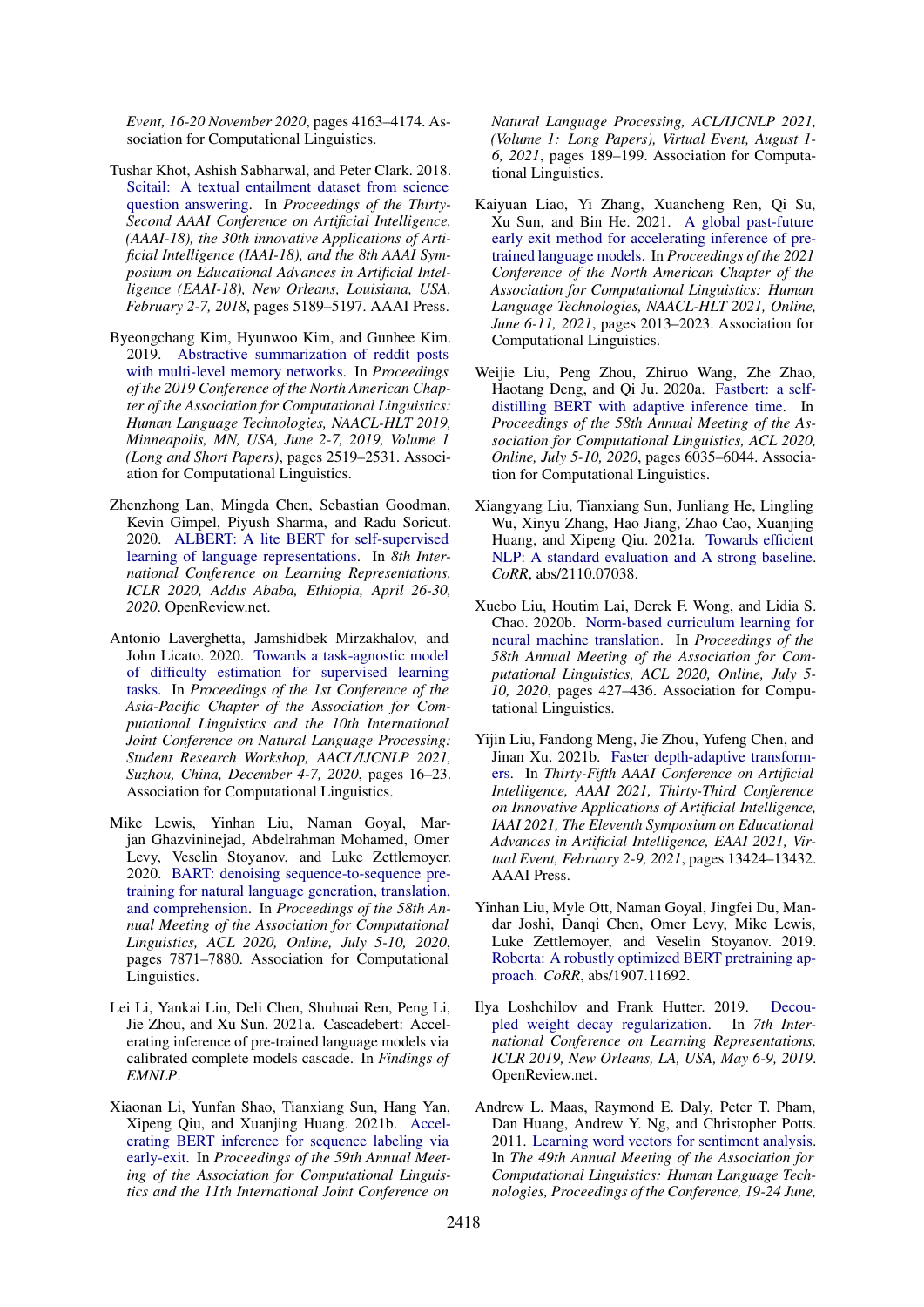*2011, Portland, Oregon, USA*, pages 142–150. The Association for Computer Linguistics.

- <span id="page-10-15"></span>Paul Michel, Omer Levy, and Graham Neubig. 2019. [Are sixteen heads really better than one?](https://proceedings.neurips.cc/paper/2019/hash/2c601ad9d2ff9bc8b282670cdd54f69f-Abstract.html) In *Advances in Neural Information Processing Systems 32: Annual Conference on Neural Information Processing Systems 2019, NeurIPS 2019, December 8- 14, 2019, Vancouver, BC, Canada*, pages 14014– 14024.
- <span id="page-10-2"></span>Xipeng Qiu, Tianxiang Sun, Yige Xu, Yunfan Shao, Ning Dai, and Xuanjing Huang. 2020. [Pre-trained](https://doi.org/https://doi.org/10.1007/s11431-020-1647-3) [models for natural language processing: A survey.](https://doi.org/https://doi.org/10.1007/s11431-020-1647-3) *SCIENCE CHINA Technological Sciences*.
- <span id="page-10-0"></span>Colin Raffel, Noam Shazeer, Adam Roberts, Katherine Lee, Sharan Narang, Michael Matena, Yanqi Zhou, Wei Li, and Peter J. Liu. 2020. [Exploring the limits](http://jmlr.org/papers/v21/20-074.html) [of transfer learning with a unified text-to-text trans](http://jmlr.org/papers/v21/20-074.html)[former.](http://jmlr.org/papers/v21/20-074.html) *J. Mach. Learn. Res.*, 21:140:1–140:67.
- <span id="page-10-8"></span>Nils Reimers and Iryna Gurevych. 2019. [Sentence](https://doi.org/10.18653/v1/D19-1410)[bert: Sentence embeddings using siamese bert](https://doi.org/10.18653/v1/D19-1410)[networks.](https://doi.org/10.18653/v1/D19-1410) In *Proceedings of the 2019 Conference on Empirical Methods in Natural Language Processing and the 9th International Joint Conference on Natural Language Processing, EMNLP-IJCNLP 2019, Hong Kong, China, November 3-7, 2019*, pages 3980–3990. Association for Computational Linguistics.
- <span id="page-10-10"></span>Stephen Roller, Sainbayar Sukhbaatar, Arthur Szlam, and Jason Weston. 2021. Hash layers for large sparse models.
- <span id="page-10-14"></span>Victor Sanh, Lysandre Debut, Julien Chaumond, and Thomas Wolf. 2019. [Distilbert, a distilled version](http://arxiv.org/abs/1910.01108) [of BERT: smaller, faster, cheaper and lighter.](http://arxiv.org/abs/1910.01108) *CoRR*, abs/1910.01108.
- <span id="page-10-12"></span>Adriaan M. J. Schakel and Benjamin J. Wilson. 2015. [Measuring word significance using distributed rep](http://arxiv.org/abs/1508.02297)[resentations of words.](http://arxiv.org/abs/1508.02297) *CoRR*, abs/1508.02297.
- <span id="page-10-5"></span>Roy Schwartz, Gabriel Stanovsky, Swabha Swayamdipta, Jesse Dodge, and Noah A. Smith. 2020. [The right tool for the job: Matching model](https://www.aclweb.org/anthology/2020.acl-main.593/) [and instance complexities.](https://www.aclweb.org/anthology/2020.acl-main.593/) In *Proceedings of the 58th Annual Meeting of the Association for Computational Linguistics, ACL 2020, Online, July 5-10, 2020*, pages 6640–6651. Association for Computational Linguistics.
- <span id="page-10-7"></span>Yunfan Shao, Zhichao Geng, Yitao Liu, Junqi Dai, Fei Yang, Li Zhe, Hujun Bao, and Xipeng Qiu. 2021. [CPT: A pre-trained unbalanced transformer](http://arxiv.org/abs/2109.05729) [for both chinese language understanding and gener](http://arxiv.org/abs/2109.05729)[ation.](http://arxiv.org/abs/2109.05729) *CoRR*, abs/2109.05729.
- <span id="page-10-17"></span>Sheng Shen, Zhen Dong, Jiayu Ye, Linjian Ma, Zhewei Yao, Amir Gholami, Michael W. Mahoney, and Kurt Keutzer. 2020. [Q-BERT: hessian based ultra low](https://aaai.org/ojs/index.php/AAAI/article/view/6409) [precision quantization of BERT.](https://aaai.org/ojs/index.php/AAAI/article/view/6409) In *The Thirty-Fourth AAAI Conference on Artificial Intelligence, AAAI 2020, New York, NY, USA, February 7-12, 2020*, pages 8815–8821. AAAI Press.
- <span id="page-10-13"></span>Richard Socher, Alex Perelygin, Jean Wu, Jason Chuang, Christopher D. Manning, Andrew Y. Ng, and Christopher Potts. 2013. [Recursive deep mod](https://aclanthology.org/D13-1170/)[els for semantic compositionality over a sentiment](https://aclanthology.org/D13-1170/) [treebank.](https://aclanthology.org/D13-1170/) In *Proceedings of the 2013 Conference on Empirical Methods in Natural Language Processing, EMNLP 2013, 18-21 October 2013, Grand Hyatt Seattle, Seattle, Washington, USA, A meeting of SIGDAT, a Special Interest Group of the ACL*, pages 1631–1642. ACL.
- <span id="page-10-16"></span>Siqi Sun, Yu Cheng, Zhe Gan, and Jingjing Liu. 2019. [Patient knowledge distillation for BERT model com](https://doi.org/10.18653/v1/D19-1441)[pression.](https://doi.org/10.18653/v1/D19-1441) In *Proceedings of the 2019 Conference on Empirical Methods in Natural Language Processing and the 9th International Joint Conference on Natural Language Processing, EMNLP-IJCNLP 2019, Hong Kong, China, November 3-7, 2019*, pages 4322–4331. Association for Computational Linguistics.
- <span id="page-10-3"></span>Tianxiang Sun, Xiangyang Liu, Xipeng Qiu, and Xuanjing Huang. 2021a. [Paradigm shift in natural lan](http://arxiv.org/abs/2109.12575)[guage processing.](http://arxiv.org/abs/2109.12575) *CoRR*, abs/2109.12575.
- <span id="page-10-1"></span>Tianxiang Sun, Yunfan Shao, Xipeng Qiu, Qipeng Guo, Yaru Hu, Xuanjing Huang, and Zheng Zhang. 2020. [Colake: Contextualized language and knowl](https://doi.org/10.18653/v1/2020.coling-main.327)[edge embedding.](https://doi.org/10.18653/v1/2020.coling-main.327) In *Proceedings of the 28th International Conference on Computational Linguistics, COLING 2020, Barcelona, Spain (Online), December 8-13, 2020*, pages 3660–3670. International Committee on Computational Linguistics.
- <span id="page-10-18"></span>Tianxiang Sun, Yunhua Zhou, Xiangyang Liu, Xinyu Zhang, Hao Jiang, Zhao Cao, Xuanjing Huang, and Xipeng Qiu. 2021b. [Early exiting with ensemble in](http://arxiv.org/abs/2105.13792)[ternal classifiers.](http://arxiv.org/abs/2105.13792) *CoRR*, abs/2105.13792.
- <span id="page-10-11"></span>Ashish Vaswani, Noam Shazeer, Niki Parmar, Jakob Uszkoreit, Llion Jones, Aidan N. Gomez, Lukasz Kaiser, and Illia Polosukhin. 2017. [Attention is all](https://proceedings.neurips.cc/paper/2017/hash/3f5ee243547dee91fbd053c1c4a845aa-Abstract.html) [you need.](https://proceedings.neurips.cc/paper/2017/hash/3f5ee243547dee91fbd053c1c4a845aa-Abstract.html) In *Advances in Neural Information Processing Systems 30: Annual Conference on Neural Information Processing Systems 2017, December 4- 9, 2017, Long Beach, CA, USA*, pages 5998–6008.
- <span id="page-10-9"></span>Ruochen Wang, Minhao Cheng, Xiangning Chen, Xiaocheng Tang, and Cho-Jui Hsieh. 2021. [Rethink](https://openreview.net/forum?id=PKubaeJkw3)[ing architecture selection in differentiable NAS.](https://openreview.net/forum?id=PKubaeJkw3) In *9th International Conference on Learning Representations, ICLR 2021, Virtual Event, Austria, May 3-7, 2021*. OpenReview.net.
- <span id="page-10-4"></span>Ji Xin, Raphael Tang, Jaejun Lee, Yaoliang Yu, and Jimmy Lin. 2020. [Deebert: Dynamic early exiting](https://www.aclweb.org/anthology/2020.acl-main.204/) [for accelerating BERT inference.](https://www.aclweb.org/anthology/2020.acl-main.204/) In *Proceedings of the 58th Annual Meeting of the Association for Computational Linguistics, ACL 2020, Online, July 5-10, 2020*, pages 2246–2251. Association for Computational Linguistics.
- <span id="page-10-6"></span>Ji Xin, Raphael Tang, Yaoliang Yu, and Jimmy Lin. 2021. [Berxit: Early exiting for BERT with better](https://aclanthology.org/2021.eacl-main.8/)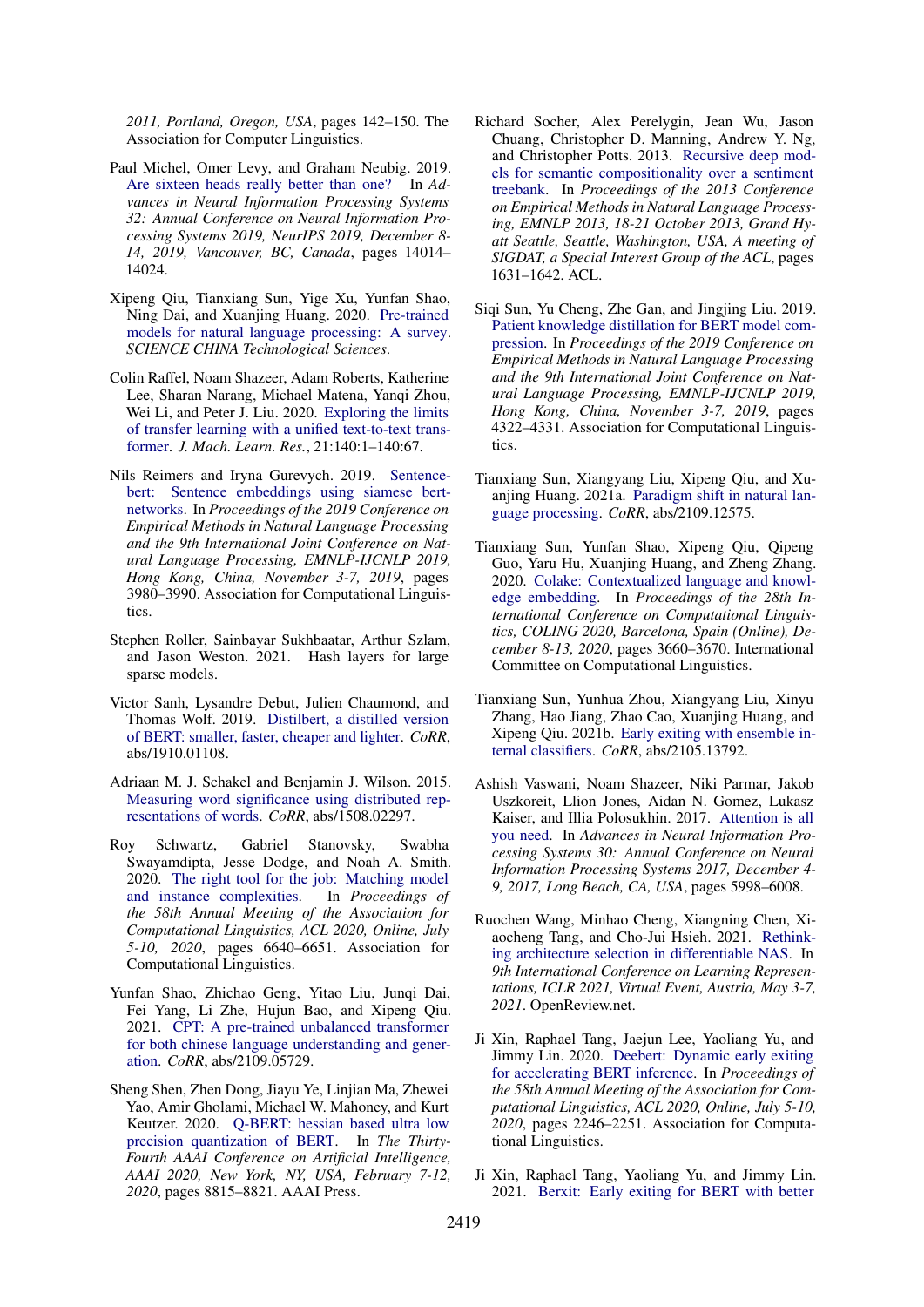[fine-tuning and extension to regression.](https://aclanthology.org/2021.eacl-main.8/) In *Proceedings of the 16th Conference of the European Chapter of the Association for Computational Linguistics: Main Volume, EACL 2021, Online, April 19 - 23, 2021*, pages 91–104. Association for Computational Linguistics.

- <span id="page-11-5"></span>Canwen Xu, Wangchunshu Zhou, Tao Ge, Furu Wei, and Ming Zhou. 2020a. [Bert-of-theseus: Compress](https://doi.org/10.18653/v1/2020.emnlp-main.633)[ing BERT by progressive module replacing.](https://doi.org/10.18653/v1/2020.emnlp-main.633) In *Proceedings of the 2020 Conference on Empirical Methods in Natural Language Processing, EMNLP 2020, Online, November 16-20, 2020*, pages 7859–7869. Association for Computational Linguistics.
- <span id="page-11-4"></span>Liang Xu, Hai Hu, Xuanwei Zhang, Lu Li, Chenjie Cao, Yudong Li, Yechen Xu, Kai Sun, Dian Yu, Cong Yu, Yin Tian, Qianqian Dong, Weitang Liu, Bo Shi, Yiming Cui, Junyi Li, Jun Zeng, Rongzhao Wang, Weijian Xie, Yanting Li, Yina Patterson, Zuoyu Tian, Yiwen Zhang, He Zhou, Shaoweihua Liu, Zhe Zhao, Qipeng Zhao, Cong Yue, Xinrui Zhang, Zhengliang Yang, Kyle Richardson, and Zhenzhong Lan. 2020b. [CLUE: A chinese language](https://doi.org/10.18653/v1/2020.coling-main.419) [understanding evaluation benchmark.](https://doi.org/10.18653/v1/2020.coling-main.419) In *Proceedings of the 28th International Conference on Computational Linguistics, COLING 2020, Barcelona, Spain (Online), December 8-13, 2020*, pages 4762– 4772. International Committee on Computational Linguistics.
- <span id="page-11-0"></span>Zhilin Yang, Zihang Dai, Yiming Yang, Jaime G. Carbonell, Ruslan Salakhutdinov, and Quoc V. Le. 2019. [Xlnet: Generalized autoregressive pretraining for](http://papers.nips.cc/paper/8812-xlnet-generalized-autoregressive-pretraining-for-language-understanding) [language understanding.](http://papers.nips.cc/paper/8812-xlnet-generalized-autoregressive-pretraining-for-language-understanding) In *Advances in Neural Information Processing Systems 32: Annual Conference on Neural Information Processing Systems 2019, NeurIPS 2019, December 8-14, 2019, Vancouver, BC, Canada*, pages 5754–5764.
- <span id="page-11-7"></span>Chengliang Zhang, Minchen Yu, Wei Wang, and Feng Yan. 2019. [Mark: Exploiting cloud services for cost](https://www.usenix.org/conference/atc19/presentation/zhang-chengliang)[effective, slo-aware machine learning inference serv](https://www.usenix.org/conference/atc19/presentation/zhang-chengliang)[ing.](https://www.usenix.org/conference/atc19/presentation/zhang-chengliang) In *2019 USENIX Annual Technical Conference, USENIX ATC 2019, Renton, WA, USA, July 10-12, 2019*, pages 1049–1062. USENIX Association.
- <span id="page-11-2"></span>Wangchunshu Zhou, Canwen Xu, Tao Ge, Julian J. McAuley, Ke Xu, and Furu Wei. 2020. [BERT loses](https://proceedings.neurips.cc/paper/2020/hash/d4dd111a4fd973394238aca5c05bebe3-Abstract.html) [patience: Fast and robust inference with early exit.](https://proceedings.neurips.cc/paper/2020/hash/d4dd111a4fd973394238aca5c05bebe3-Abstract.html) In *Advances in Neural Information Processing Systems 33: Annual Conference on Neural Information Processing Systems 2020, NeurIPS 2020, December 6-12, 2020, virtual*.
- <span id="page-11-8"></span>Wei Zhu. 2021. [Leebert: Learned early exit for BERT](https://doi.org/10.18653/v1/2021.acl-long.231) [with cross-level optimization.](https://doi.org/10.18653/v1/2021.acl-long.231) In *Proceedings of the 59th Annual Meeting of the Association for Computational Linguistics and the 11th International Joint Conference on Natural Language Processing, ACL/IJCNLP 2021, (Volume 1: Long Papers), Virtual Event, August 1-6, 2021*, pages 2968–2980. Association for Computational Linguistics.
- <span id="page-11-1"></span>Eric R. Ziegel. 2003. [The elements of statistical learn](https://doi.org/10.1198/tech.2003.s770)[ing.](https://doi.org/10.1198/tech.2003.s770) *Technometrics*, 45(3):267–268.

## **Appendix**

## <span id="page-11-3"></span>A.1 Dataset Statistics

Here we list the statistics of our used language understanding and generation datasets in Table [6](#page-11-9) and Table [7.](#page-11-10)

<span id="page-11-9"></span>

| <b>Tasks</b>     | <b>Datasets</b>        | <b>Trainl</b> | $\bf Devl$ | <b>Testl</b> |
|------------------|------------------------|---------------|------------|--------------|
| Sentiment        | $SST-2$                | 8,544         | 1.101      | 2,208        |
| Analysis         | <b>IMD<sub>b</sub></b> | 20,000        | 5.000      | 25,000       |
| Natural Language | <b>SNLI</b>            | 549.367       | 9.842      | 9.824        |
| Inference        | <b>SciTail</b>         | 23,596        | 1.304      | 2,126        |
| Similarity and   | <b>MRPC</b>            | 3.668         | 408        | 1.725        |
| Paraphrase       | STS-B                  | 5.749         | 1.500      | 1.379        |

Table 6: Statistics of our used language understanding datasets.

<span id="page-11-10"></span>

|                 | Source       | # Pairs |                          |        |  |
|-----------------|--------------|---------|--------------------------|--------|--|
| <b>Datasets</b> |              | Train   | Dev                      | Test   |  |
| Reddit          | Social Media | 41,675  | 645                      | 645    |  |
| CNN/DM          | <b>News</b>  | 287,084 | 13.367                   | 11,489 |  |
| <b>TTNews</b>   | <b>News</b>  | 50,000  | $\overline{\phantom{0}}$ | 2,000  |  |
| CSL.            | Academic     | 20,000  | 3,000                    | 3,000  |  |

Table 7: Statistics of our used text summarization datasets.

## <span id="page-11-6"></span>A.2 Experimental Details

For small datasets in ELUE, i.e. SST-2, MRPC, and STS-B, we conduct grid search over batch sizes of {16, 32}, learning rates of {2e-5, 3e-5, 5e-5}, number of epochs of {3, 4, 5}, warmup step ratios of {0.1, 0.01}, and weight decays of {0.1, 0.01} with an AdamW [\(Loshchilov and Hutter,](#page-9-14) [2019\)](#page-9-14) optimizer. We select the hyperparameters that achieved the best performance on the development sets, and perform 5 runs with different random seeds to obtain the mean performance and standard deviation. For SNLI, SciTail, and IMDb, we use the same hyperparameters. The best-performed hyperparameters in our language understanding experiments are given in Table [8.](#page-12-1)

For English summarization tasks, i.e., CNN/DailyMail and Reddit, we use the same hyperparameters as BART. For Chinese summarization tasks, i.e., TTNews and CSL, we use the same hyperparameters as CPT.

#### A.3 Additional Experimental Results

In previous experiments we assign tokens to the same number of buckets as the number of layers.